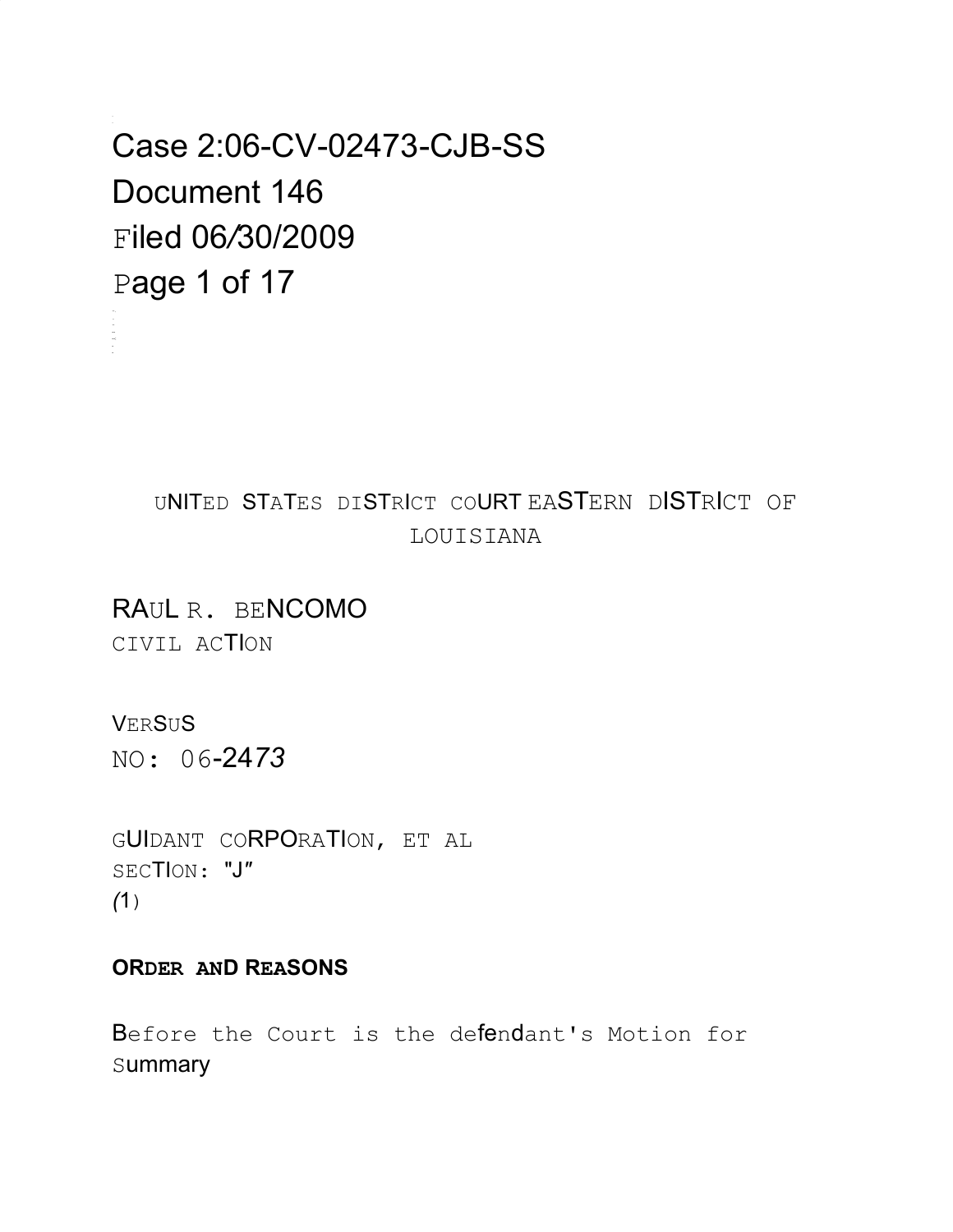```
Judgment (Rec. Doc. 109).
This motion, which is opposed, was set
for hearing on May, 27, 2009 with oral
argument. Upon review of
D
reco
memorar
Couns
the record, the memoranda of counsel,
oral argument, and the
```
applicable law, this court now finds, for the reasons set forth

below, that defendant's motion should be granted. S

#### **Background Facts**

This products liability case was brought by plaintiff Raul

Bencomo alleging injuries as a result of a medical procedure

performed on May 12, 2005. On that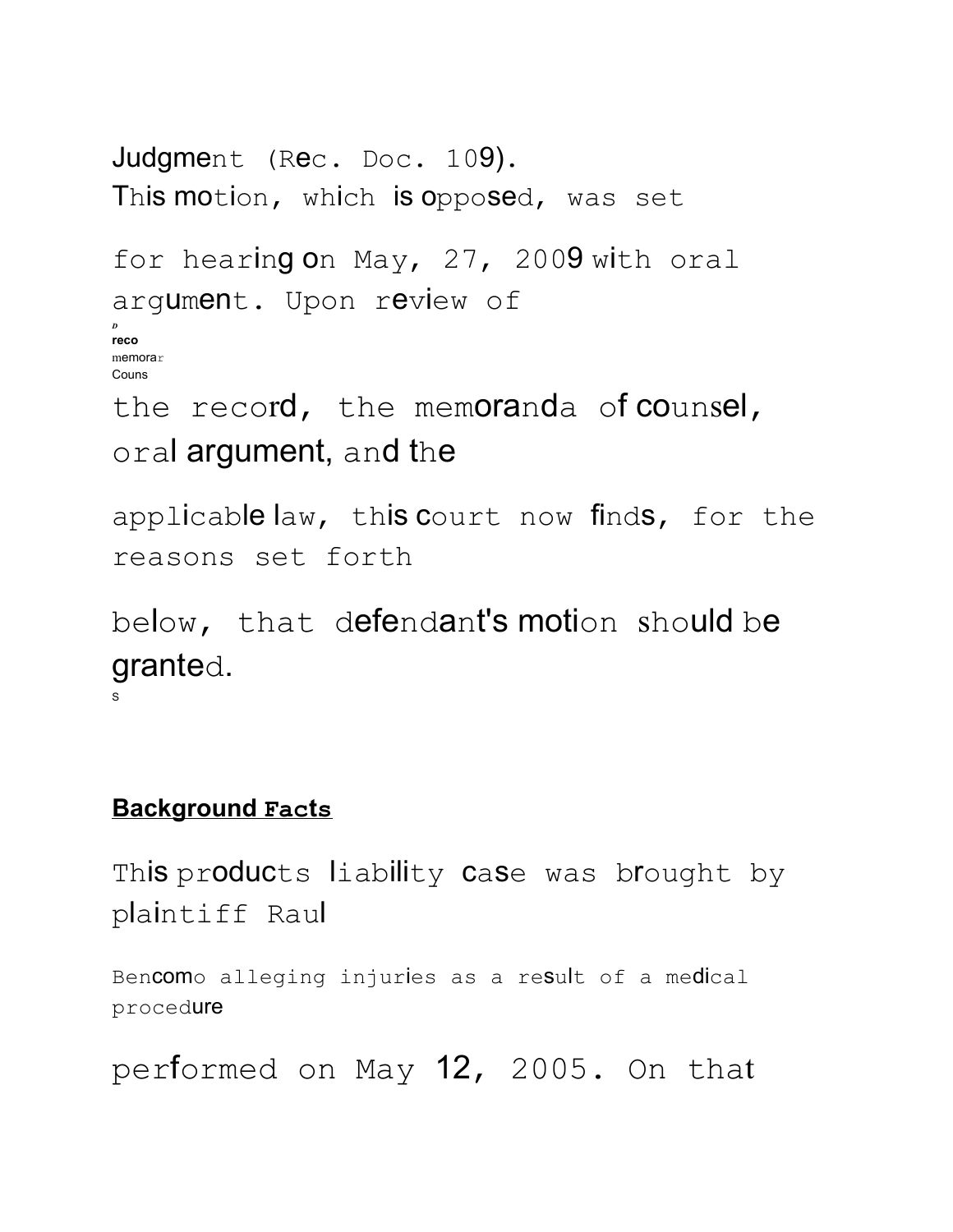# day, Bencomo had a carotid stent procedure performed by Dr. Stephen Ramee. As a part of the Od amee

procedure, Dr. Ramee used the ACCULINK system, which includes the

ACCUNET system, and is manufactured by defendant Abbott Case 2:06-CV-02473-CJB-SS Document 146 Filed 06/30/2009 Page 2 of 17

Laboratories, Inc. ("Abbott"). These devices are designed to

capture emboli that might escape during the procedure and travel

to Other parts of the body causing stroke. During Bencomo's

procedure emboli did escape causing a stroke and loss of sight in

one of his eyes. Bencomo alleges in this suit that the ACCULINK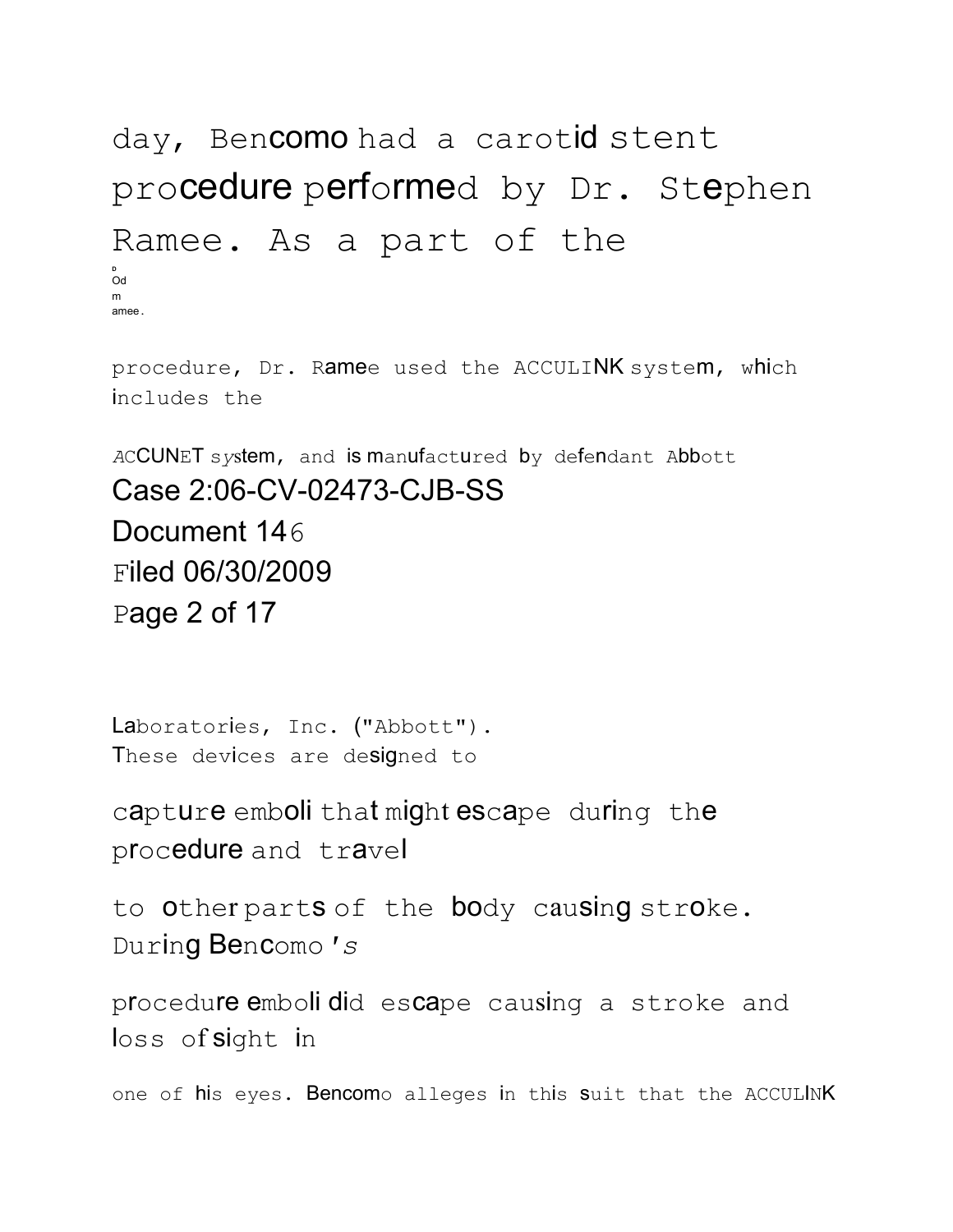and ACCUNET systems were unreasonably dangerous because Abbott breached an expless warranty related to the risk of escaping emboli.

Prior to agreeing to have the surgery performed by Dr.

Ramee, Bencomo consulted another doctor, Dr. Samuel Money. Dr.

Money recommended an endarterectomy procedure that would have

left a scar on Bencomo's neck and possibly impacted his vocal

chords. Bencomo then sought consultation with Dr. Ramee who

stated he could perform a procedure to address the partially

blocked carotid artery without damaging Bencomo's vocal chords.

Only one of the plaintiff*'*s original claims remains before

the Court. Plaintiff's remaining claim is for breach of an

express warranty regarding the ability of the ACCULINK system to capture escaping emboli. In Support of this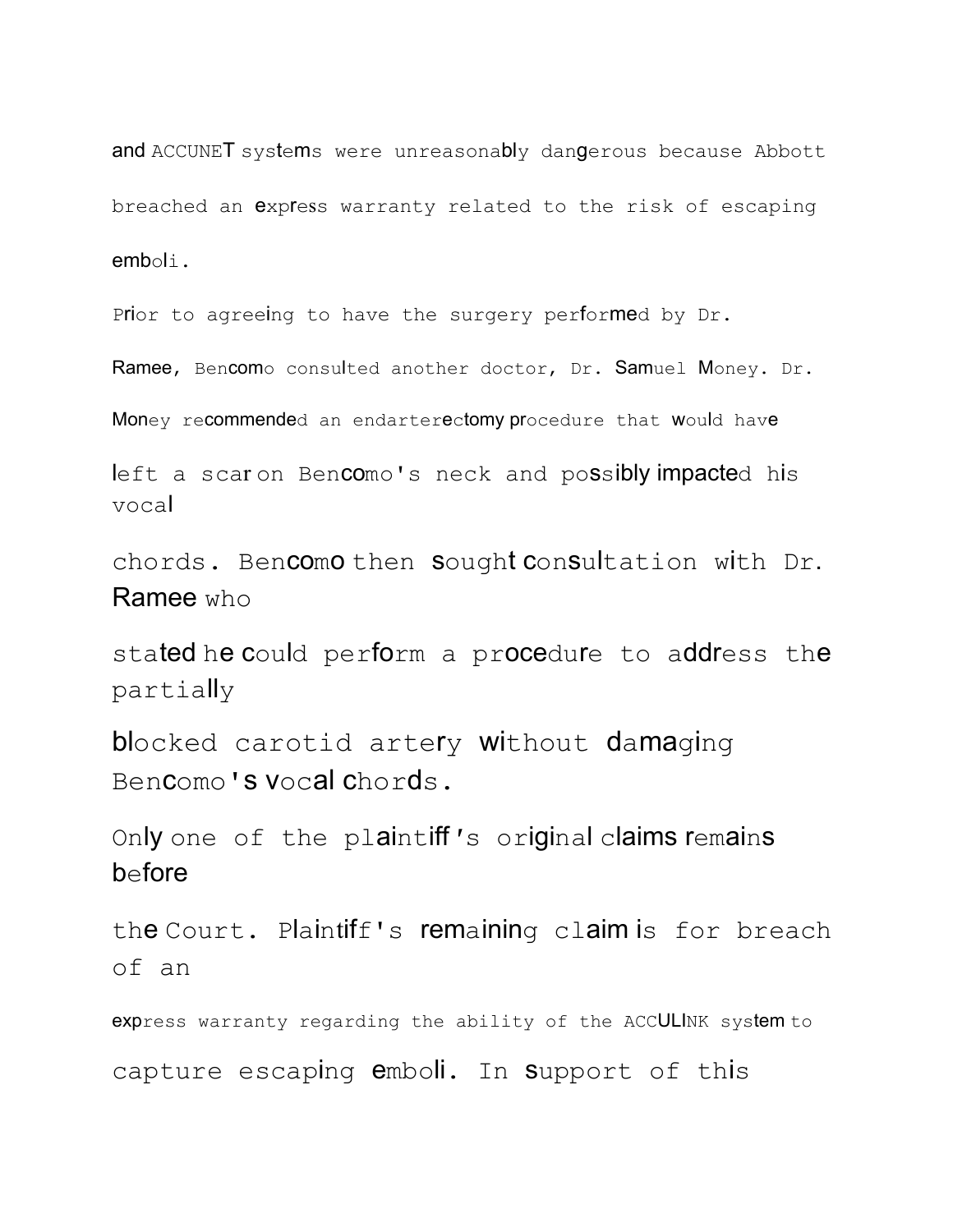#### claim the plaintiff

- --

asserts that prior to deciding to have the stenting procedure he

read part of the Abbott Patient Guide (the "Guide") and that the

Guide stated that the ACCULINK and ACCUNET systems would capture

all emboli. Based on his reading of part of the Guide, the

plaintiff decided to have the stenting procedure instead of the **f** f Case 2:06-cv-02473-CJB-SS Document 146 Filed 06*/*30*/*2009 Page 3 of 17

endarterectomy procedure.

#### **The Parties' Arguments**

The defendant has filed this motion arguing that the

plaintiff's lone remaining claim must be dismissed because it is

preempted and because there is no evidence to support such a

claim. Specifically, the defendant argues that ACCULINK is a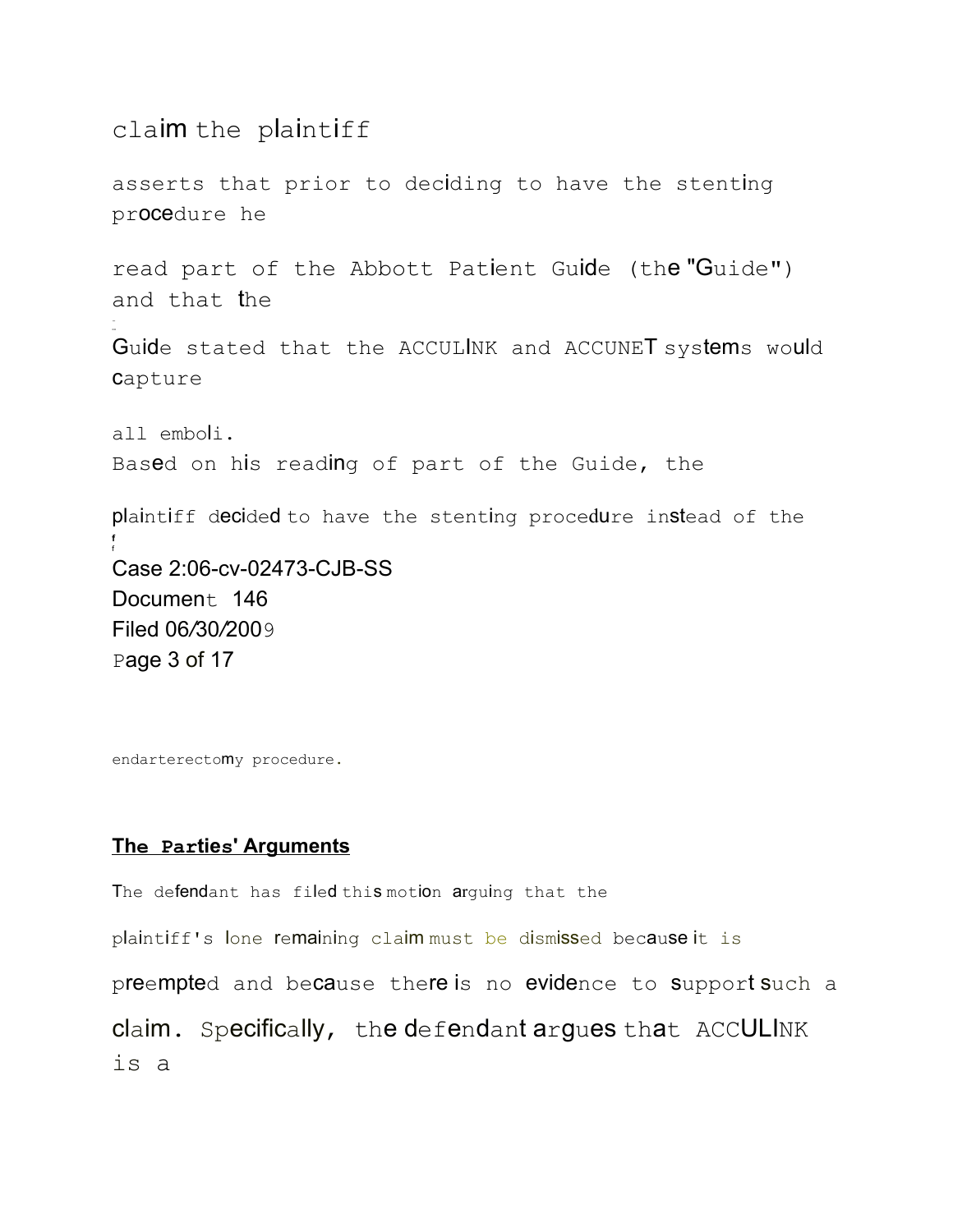class Ill medical device which is subject to Food and Drug

#### Administration ("FDA") regulation and appro*v*al. The Medical

Device Amendments ("MDA"), 21 U.S.C. § 360c et seq., to the Food,

Drug, and Cosmetic Act, 21 U.S.C. \$ 301 et seq., provide the FDA

*w*ith the authority to regulate medical devices. Under the MDA,

medical devices are identified in three categories. Class III

devices, such as ACCULINK, are the most heavily regulated.  $See 21 U.S.C. §  $360c(a)$  (1) (C); Lohr v.$ </u> Medtronic, Inc., 518 U.S. 4*70*,

476*-77* (1996). Before a class III medical device can be sold the

manufacturer must provide the FDA with reasonable assurances

about the safety and effectiveness of the device. This can be

done through a 510 (k) process or a premarket approval process. See Buckman Co. V. Plaintiffs' Legal Committee, 531 U.S. 341,

344-45 (2001). The 510  $(k)$  process can be used when the device is substantially similar to a medical device that was already on the market prior to the enactment of the MDA in 1976. The more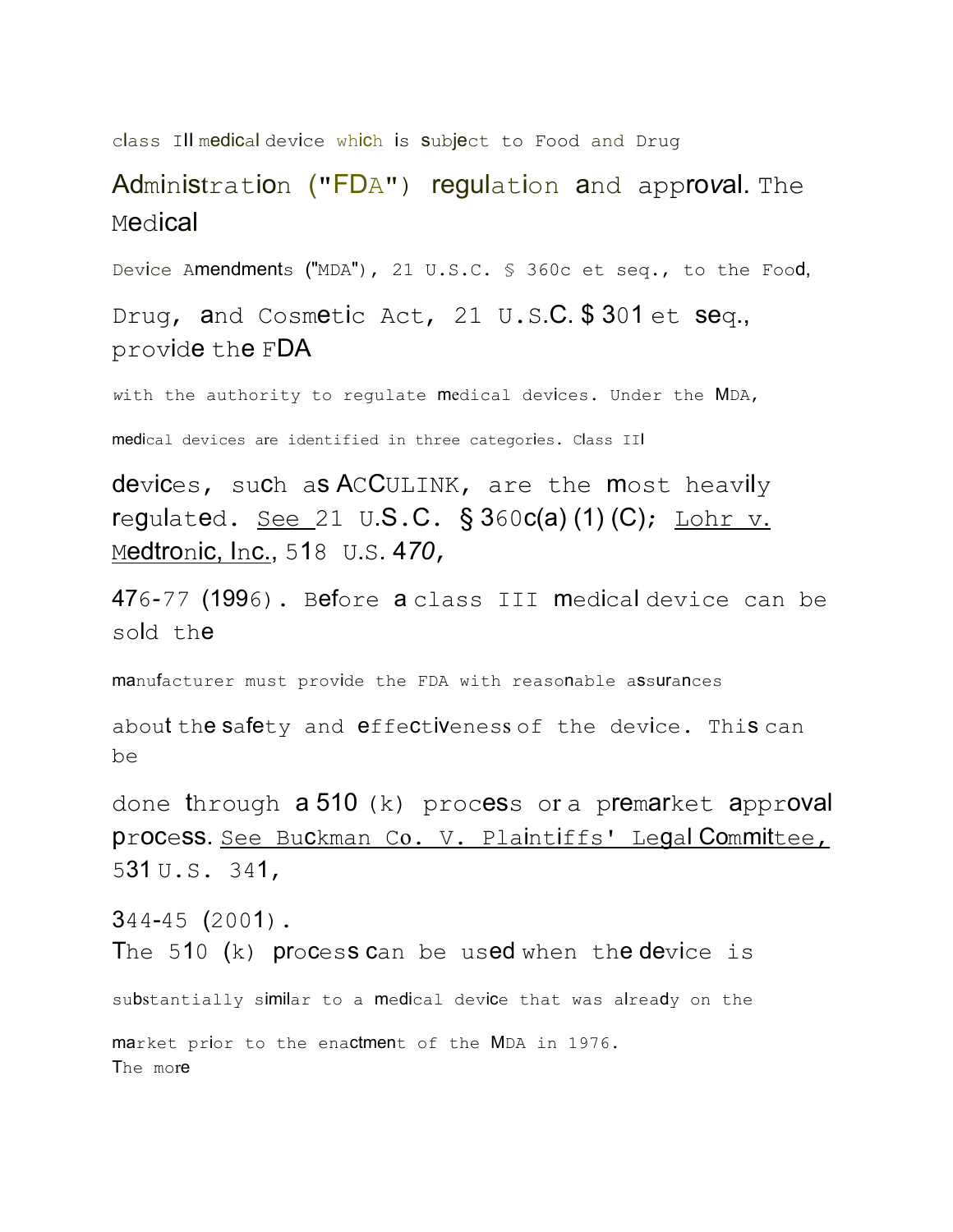rigorous pre-market approval process is used in other cases and Case 2:06-CV-02473-CJB-SS Document 146 Filed 06*/*30*/*2009 Page 4 of 17

was used in the case of ACCULINK. Prior to selling ACCULINK on

the market, Abbott's predecessor Guidant, sought approval from

the FDA through the premarket approval process. All of the

information required by the FDA was submitted, including the

Guide that was read by the plaintiff. ACCULINK and ACCUNET were

subject to clinical testing and the FDA approved the warnings

contained in the Guide. As a result of the FDA approving the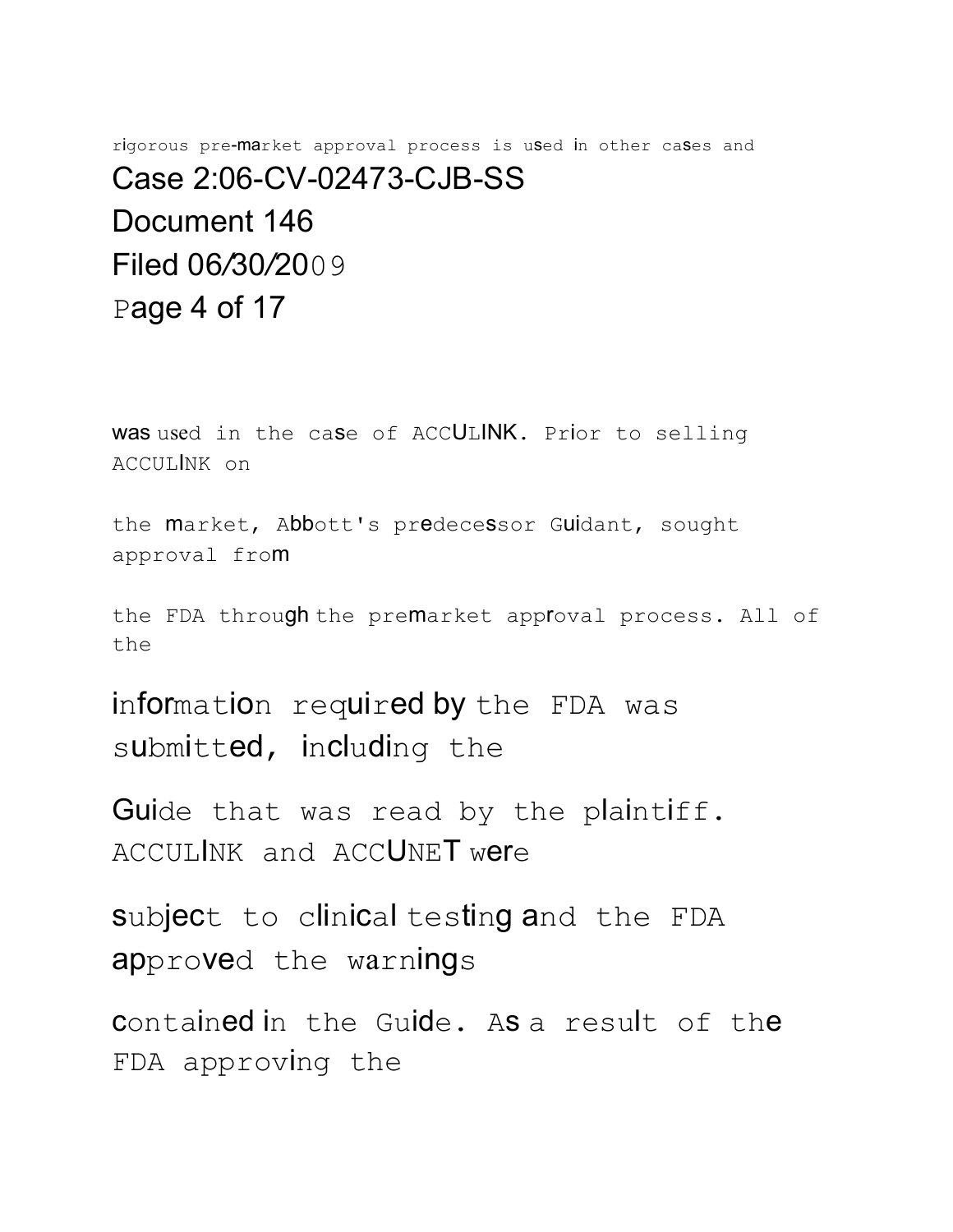Warnings in the Guide, the defendant argues that the plaintiff is

preempted from using a state law tort suit to attack the Guide.

The defendant contends that in order for the plaintiff to win

this case a jury would have to determine that the Guide should

have included different language, which would constitute a state

requirement that is "different or in addition to" the federal

requirements set and approved by the FDA through the premarket

approval process. As a result, the defendant contends that the

plaintiff's claim is preempted.

The defendant further arques that the plaintiff cannot

create a triable issue of fact with regard to the language of the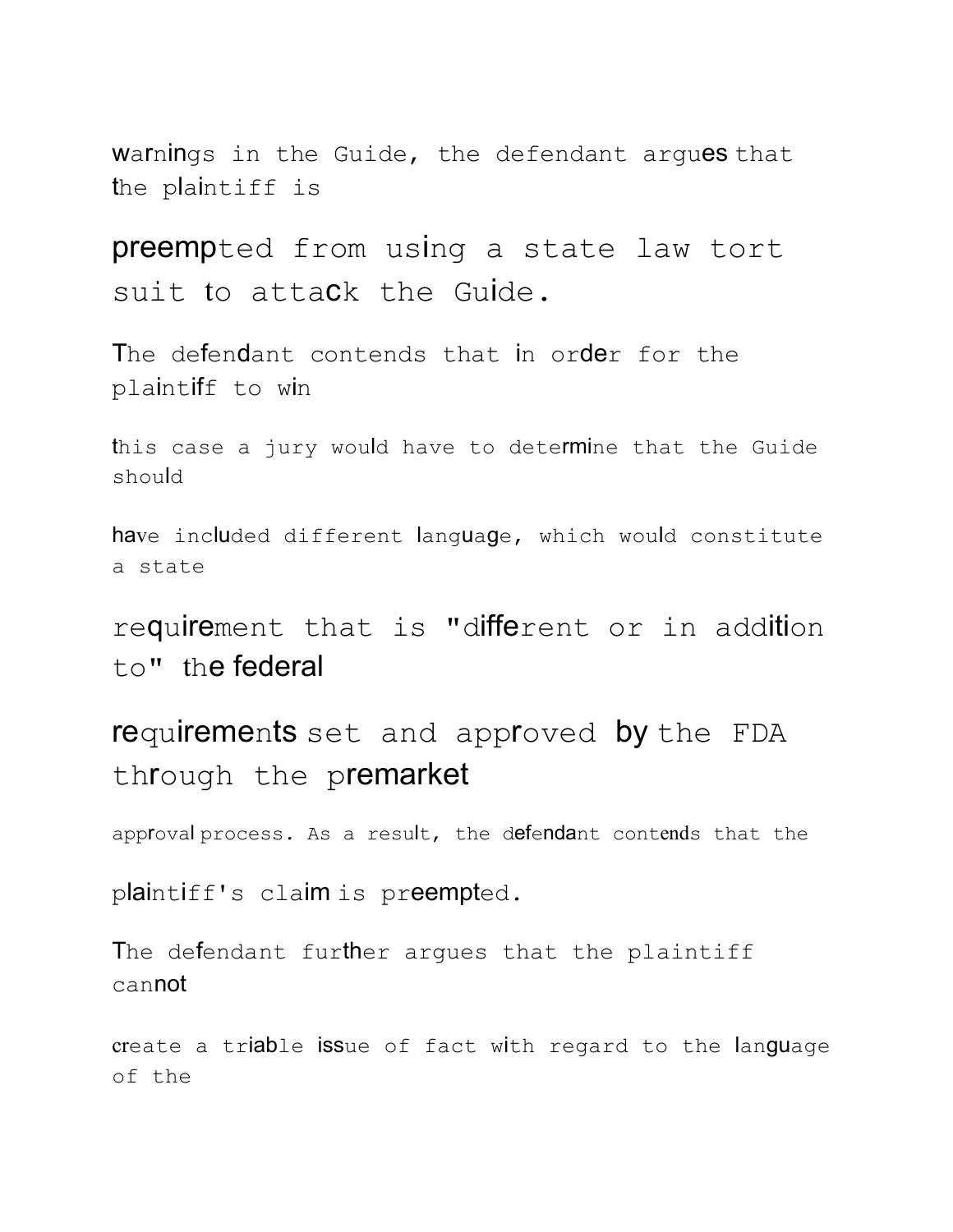```
Guide because the Guide in fact warns of
the danger of emboli
02
f
e
escaping the device. In pressing his claim
the plaintiff relies on one phrase from the
Guide, which the plaintiff identifies as
```

```
stating that the device will "capture any
plague or particles
```
that could travel into the smaller *v*essels in the brain.*"* Patient Case 2:06-CV-02473-CJB-SS Document 146 Filed 06/30/2009 Page 5 of 17

Guide at 11 (underline in original)?. However, the defendant

argues that this excerpt takes the phrase out of context because

the entire sentence in which the phrase the plaintiff relies on

is contained states: "The ACCUNET Embolic Protection System will

stay in place during the procedure to help capture any plaque or

particles that could travel into the smaller vessels in the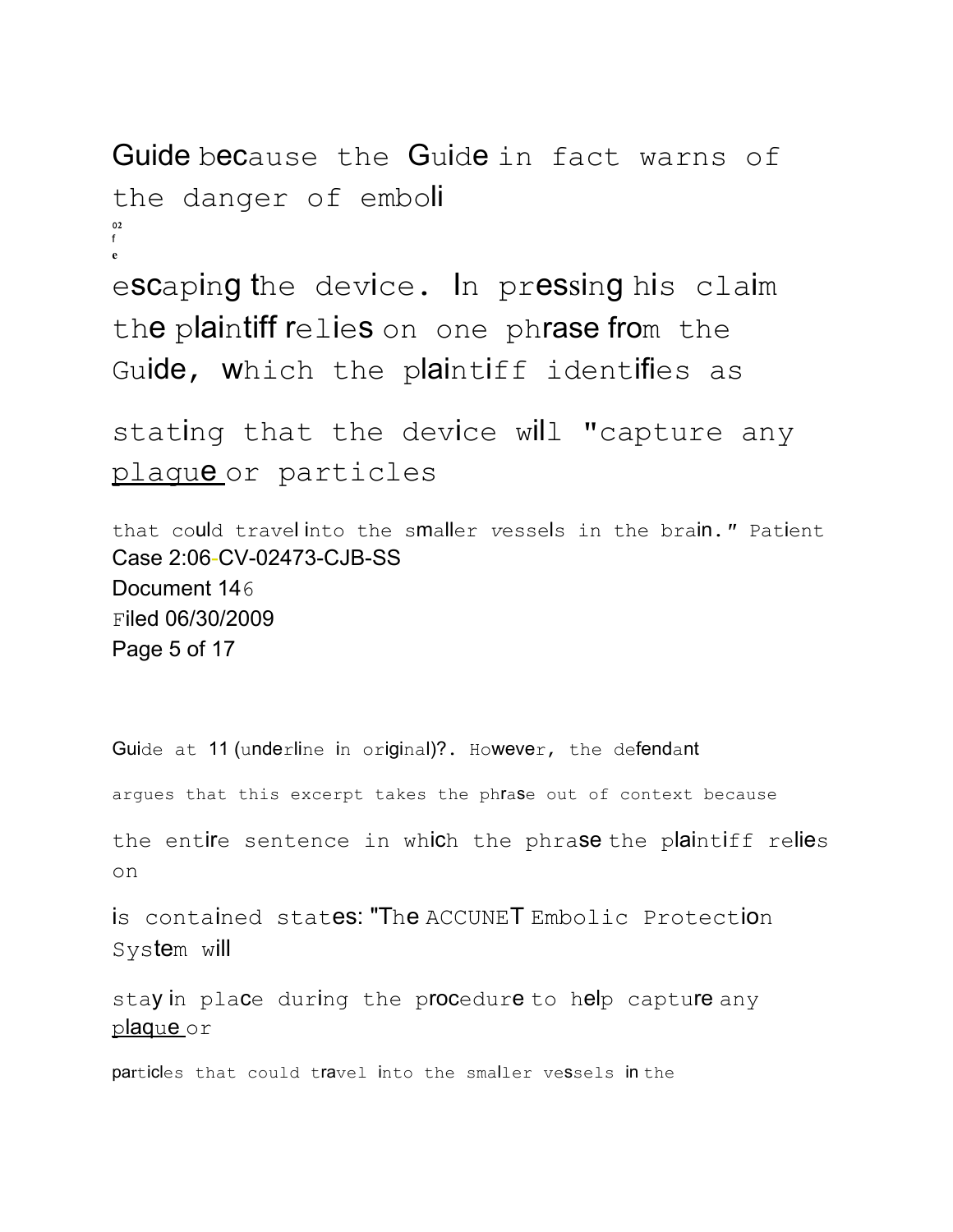brain."

#### Id.

In addition, the defendant identifies that several other sections of the Guide specifically *w*arn about the risk of emboli and the risk of blindness, the exact injury suffered by the plaintiff.

The plaintiff opposes the motion arguing that his claim is not preempted and that there are issues to be tried to a jury. The plaintiff asserts that documentation provided by the

defendant to physicians and not available to the public, called IFUS, correctly does not state that the ACCULINK and **ACCUNET** 

systems will capture any or allemboli during the procedure. The

plaintiff asserts that this inconsistency between the IFU and the

Guide supports his breach of express warranty claim and that in

such an instance the claim is not preempted. Also, the plaintiff

argues that the claim is not preempted because it is a parallel

claim. The plaintiff contends that he is not seeking to impose a

'It appears from a review of the Guide that the underlining of the word "plaque" is not for the purpose of emphasizing that word. Rather, throughout the Guide medical terminology is underlined and then defined in the last section of the Guide.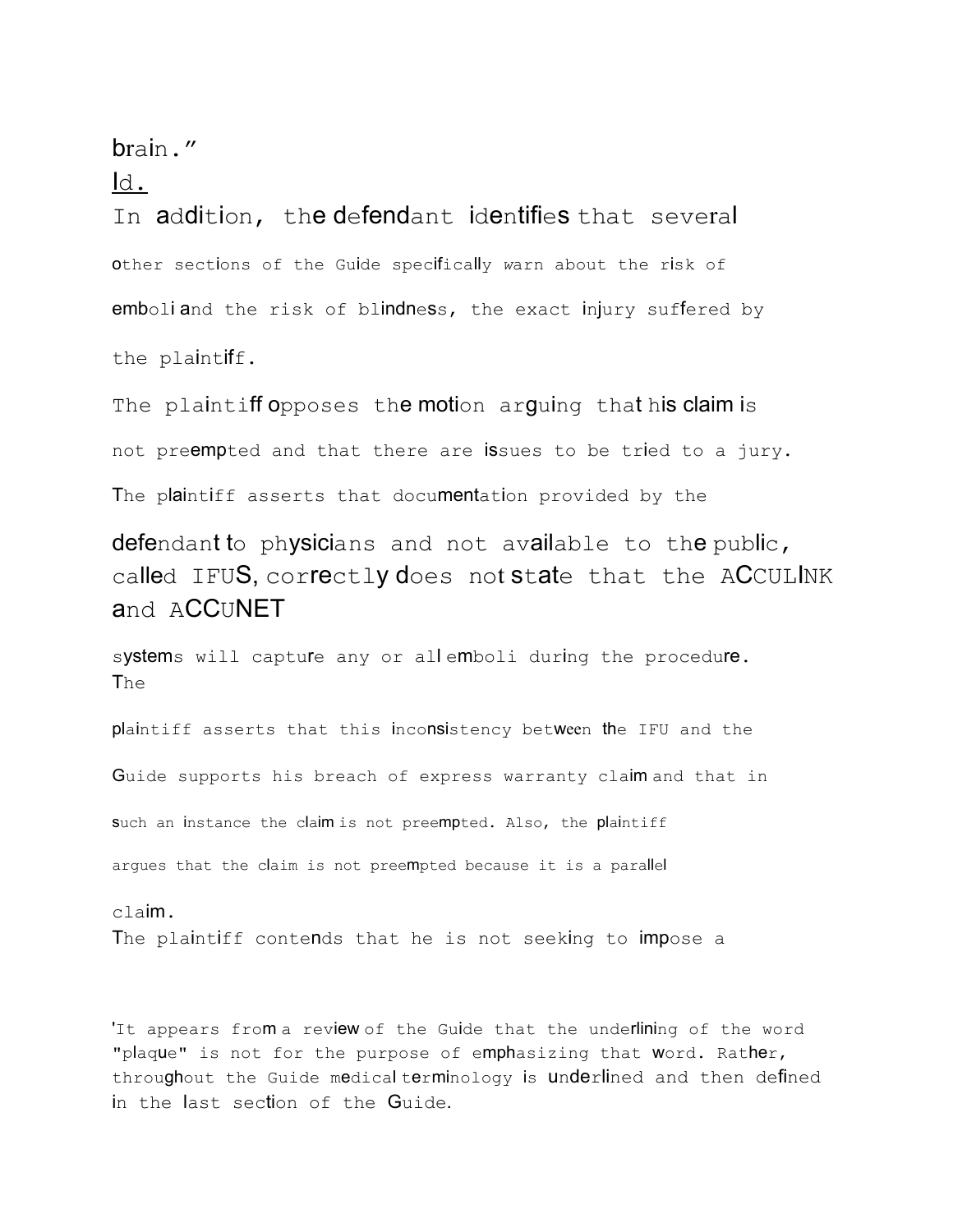Case 2:06-cv-02473-CJB-SS Document 146 Filed 06/30*/*2009 Page 6 of 17

requirement that is different than or in addition to a

### requirement created by the FDA. Instead, he argues that the **e***n*

state tort law suit parallels the federal regulation and only

seeks to hold the device to the standard set and approved by the

FDA. Finally, the plaintiff argues that he has presented a claim

triable to a jury because of the language of the Guide. TO

support this contention the plaintiff asserts that the express warranty is created by the language stating that the device will capture "any plague or particles." The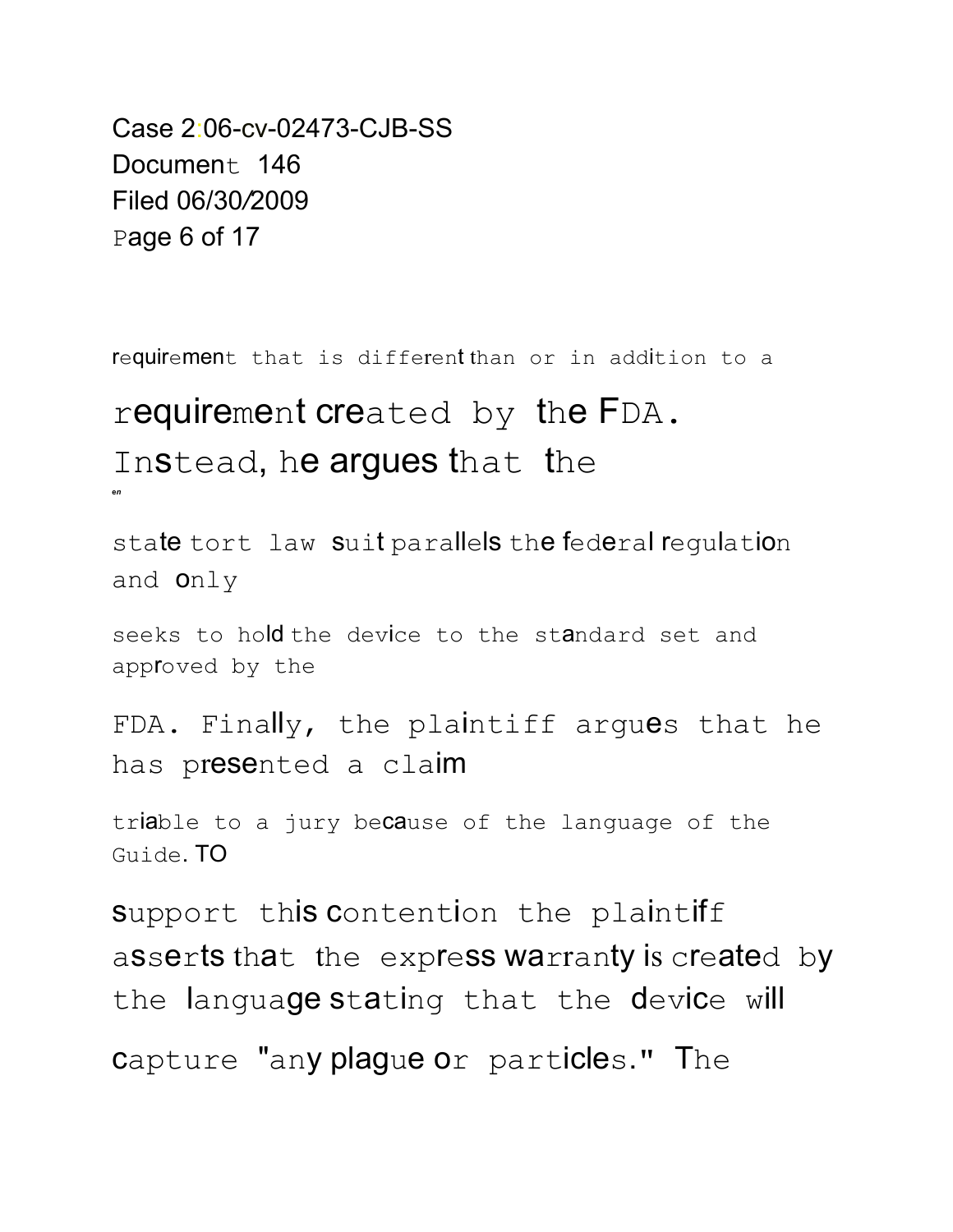### plaintiff also argues th  $f$

that the term "any" has the same meaning as "all."

The defendant submitted a reply memorandum that addresses

# the plaintiff's opposition arguments. Specifically, the

defendant discusses at length the Supreme Court's de**cisi**on on

preemption in Riegel v. Medtronic, 128 S.Ct. 999 (2008) and the

Fifth Circuit case, Gomez V. St. Jude Medical Daig Division,

## Inc., 442 F.3d 919 (5th Cir. 2006). The defendant further argues

that the Gomez decision forecloses the plaintiff's alternative

argument that his breach of warranty claim is a parallel  $claim.$ 

Lastly, the defendant reiterates its argument regarding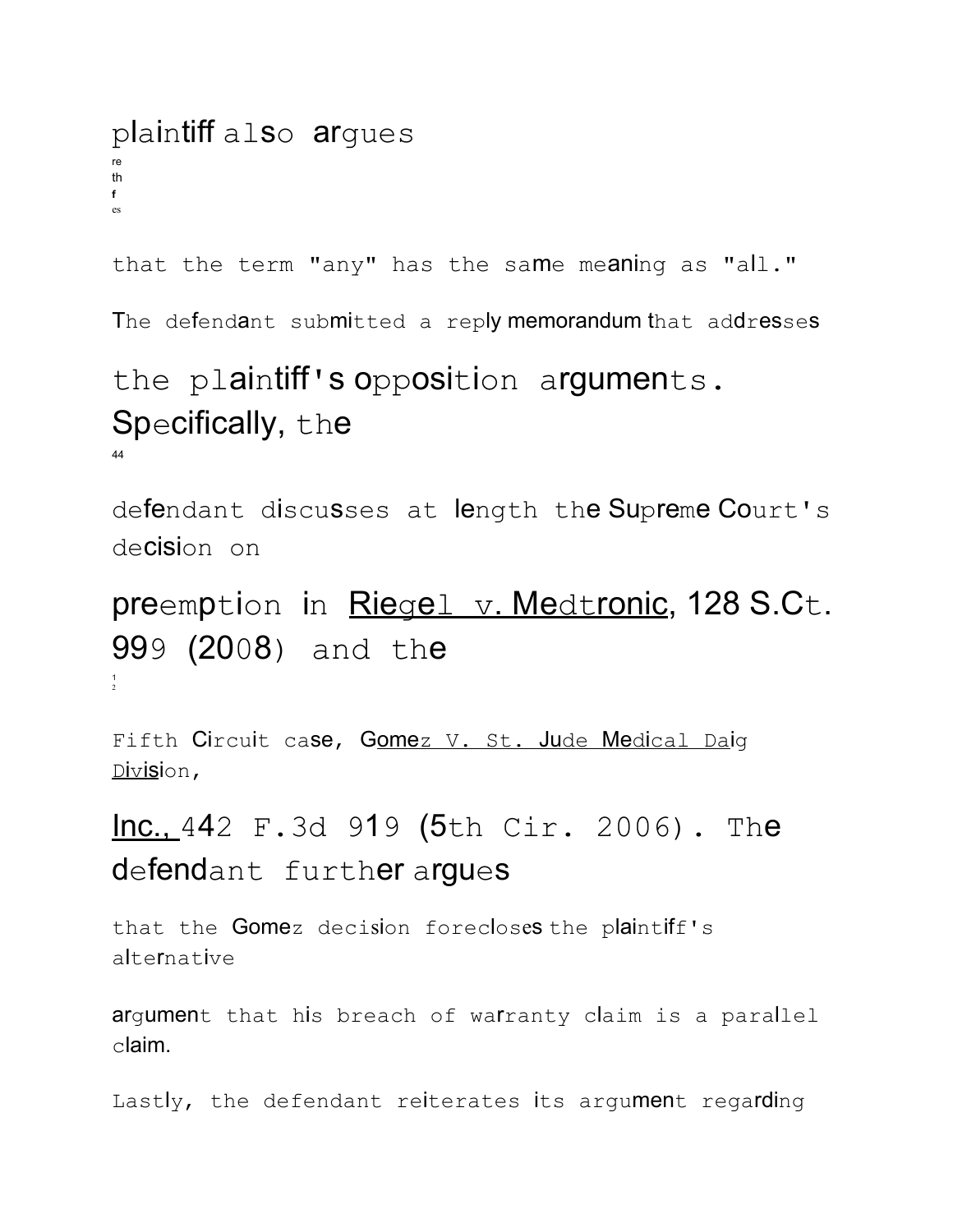the plain

language of the Guide and its lack of any warfanty.

In response, the plaintiff filed a surreply memorandum to

argue that Riegel and Gomez are legally and factually distinguishable from this case because here the IFU produced for

physicians and the Guide produced for the public are Case 2:06-CV-02473-CJB-SS Document 146 Filed 06*/3*0*/*2009Page 7 of 17

contradictory and the statements in the Guide are factually

false. Further, the plaintiff argues that the "Guide violates

the FDA's labeling regulations requiring accurac*y* and

consistency, and is the precise parallel claim attempting to

enforce applicable FDA regulations that the Supreme Court and

Fifth Circuit expressly acknowledged are saved from preemption."

Rec. D. 139. The plaintiff also reasserts his claim that he

reasonably interpreted the word "any" in the Guide to mean that

the ACCUNET device would capture "all" plague and particles.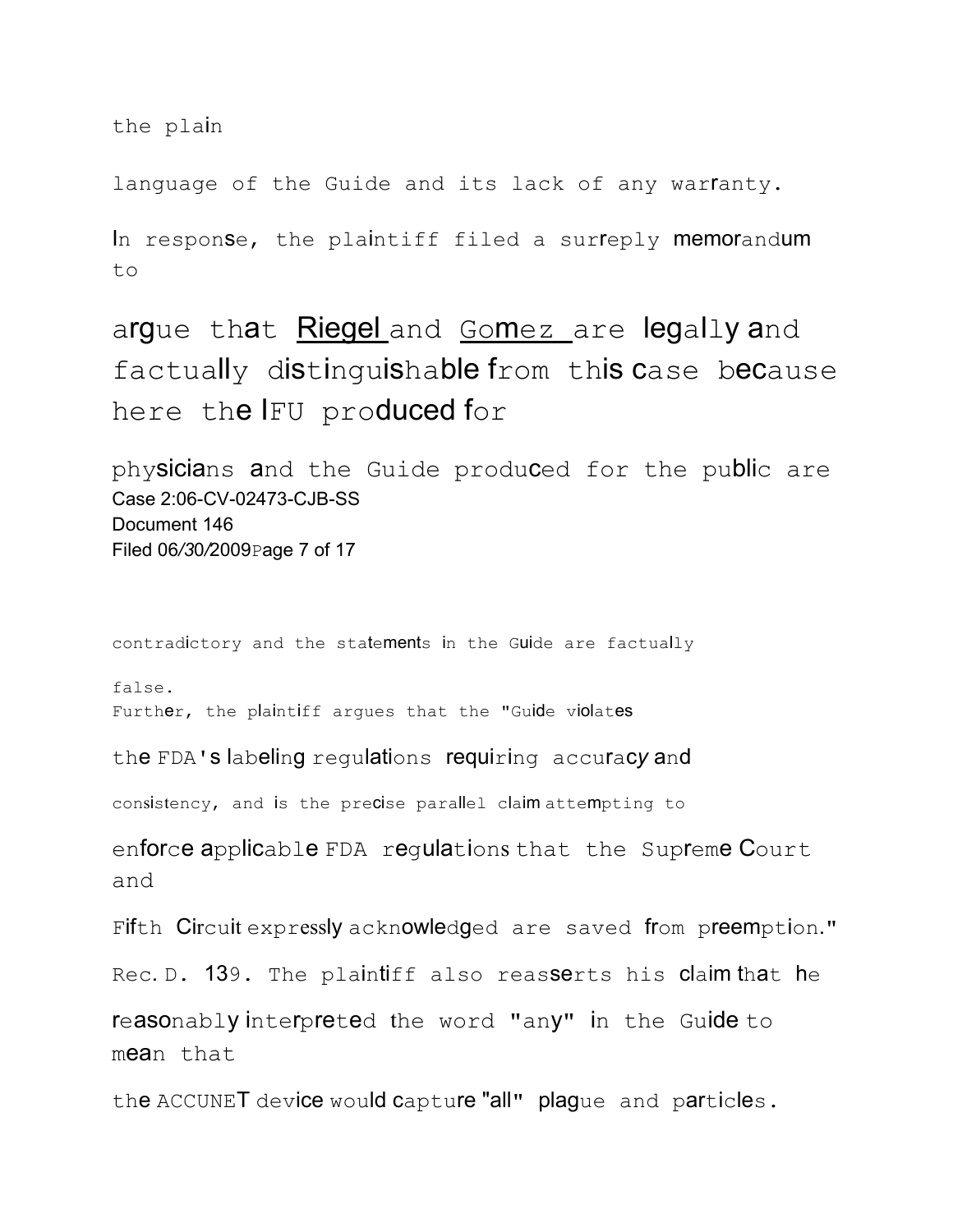#### **Discussion**

The plaintiff*'*s sole remaining claim in this case, which the

defendant seeks to dismiss on this motion for summary judgment,

is for the **breac**h of an express warranty. The plaintiff claims

that the Guide he partially read and subsequently relied on in

deciding to have this particular procedure created an express

Warranty that the ACCULINK and ACCUNET systems would capture all

plague and particles that might escape during the procedure. The

plaintiff specifically asserts this claim pursuant to the

Louisiana Products Liability Act ("LPLA"). The LPLA provides

that "[a] product is unreasonably dangerous when it does not

conform to an express warranty made at any time by the

manufacturer about the product if the express *w*arranty has

induced the claimant or another person or entity to use the Case 2:06-cv-02473-CJB-SS Document 146 Filed 06/30*/*2009 Page 8 of 17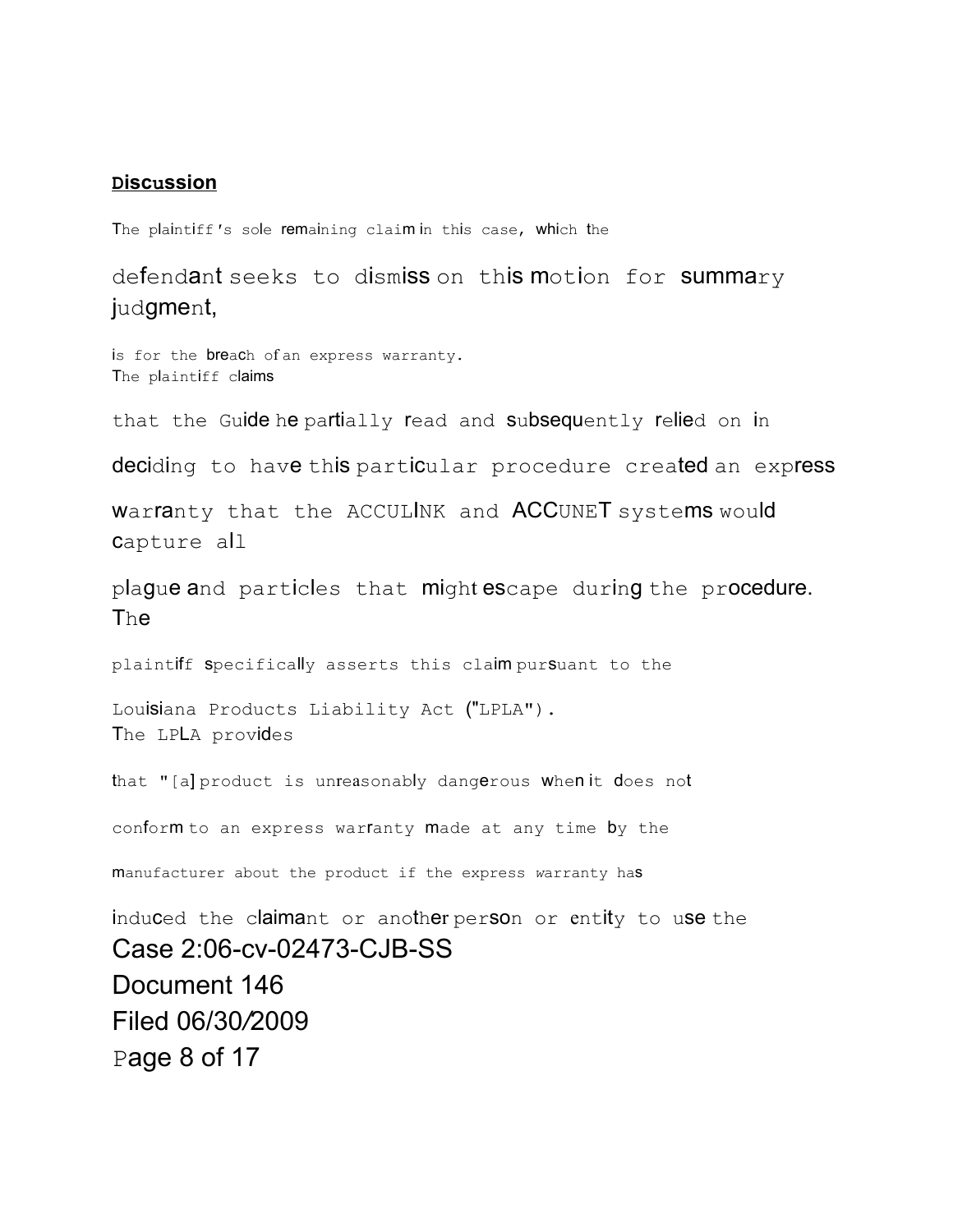product and the claimant's damage was proximately caused because

the express warranty was untrue." La. R.S. § 9:2800.58.

In support of this motion for summary judgment the defendant

makes two arguments. First, the defendant argues that the

Medical Device Amendments of 1976 ("MDA"), 21 U.S.C. \$ 360, et

seq., expressly preempts the plaintiff*'*s state law breach of

express warranty claim. Additionally, in response to the

plaintiff's opposition to the motion, the defendant argues that **f** 4

the plaintiff cannot maintain his breach of express *w*arranty

claim as a so-called parallel state claim to avoid preemption.

Second, the defendant contends that the plain language of the Guide contradicts the plaintiff*'*s claim and cannot be read to state that the ACCULINK and ACCUNET systems will prevent all plague or particles from escaping during the procedure.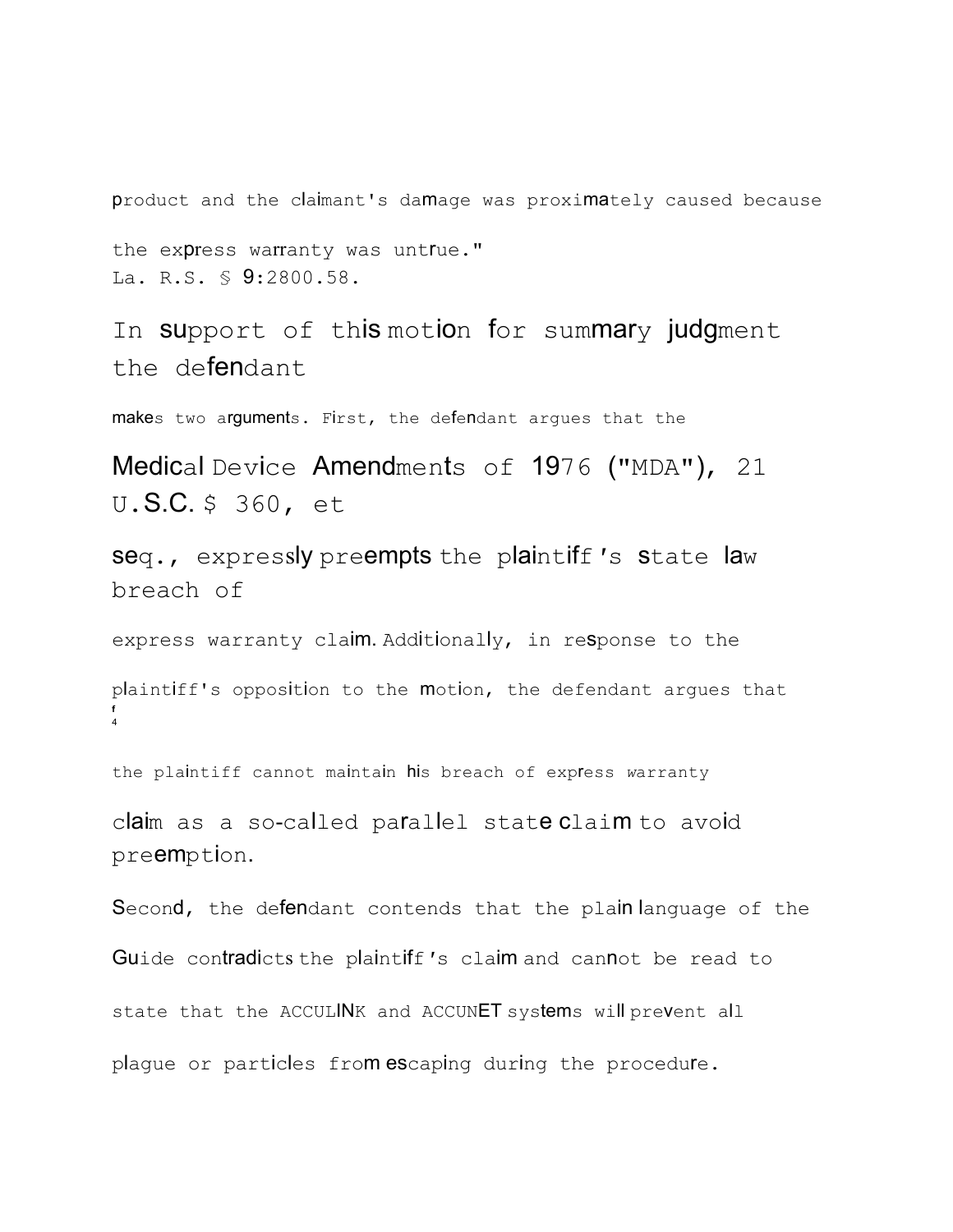Prior to the enactment of the MD*A* in 1976, regulation of

medical devices was largely left to the states. However, the MDA

enacted a regime of detailed federal oversight of medical

devices. See Riegel v. Medtronic, Inc., 128 S.Ct. 999, 1003

*(*2008).

The MDA contains an express preemption provision that

states:

-

Except as provided in subsection (b) of this section, no

State or political subdivision of a Statemay establish

or continue in effect with respect to a device intended

for human use any requirement

# Case 2:06-CV-02473-CJB-SS Document 146 Filed 06/30*/*2009 Page 9 of 17 .--.--- -- -- -

*(*1) which is different from, or in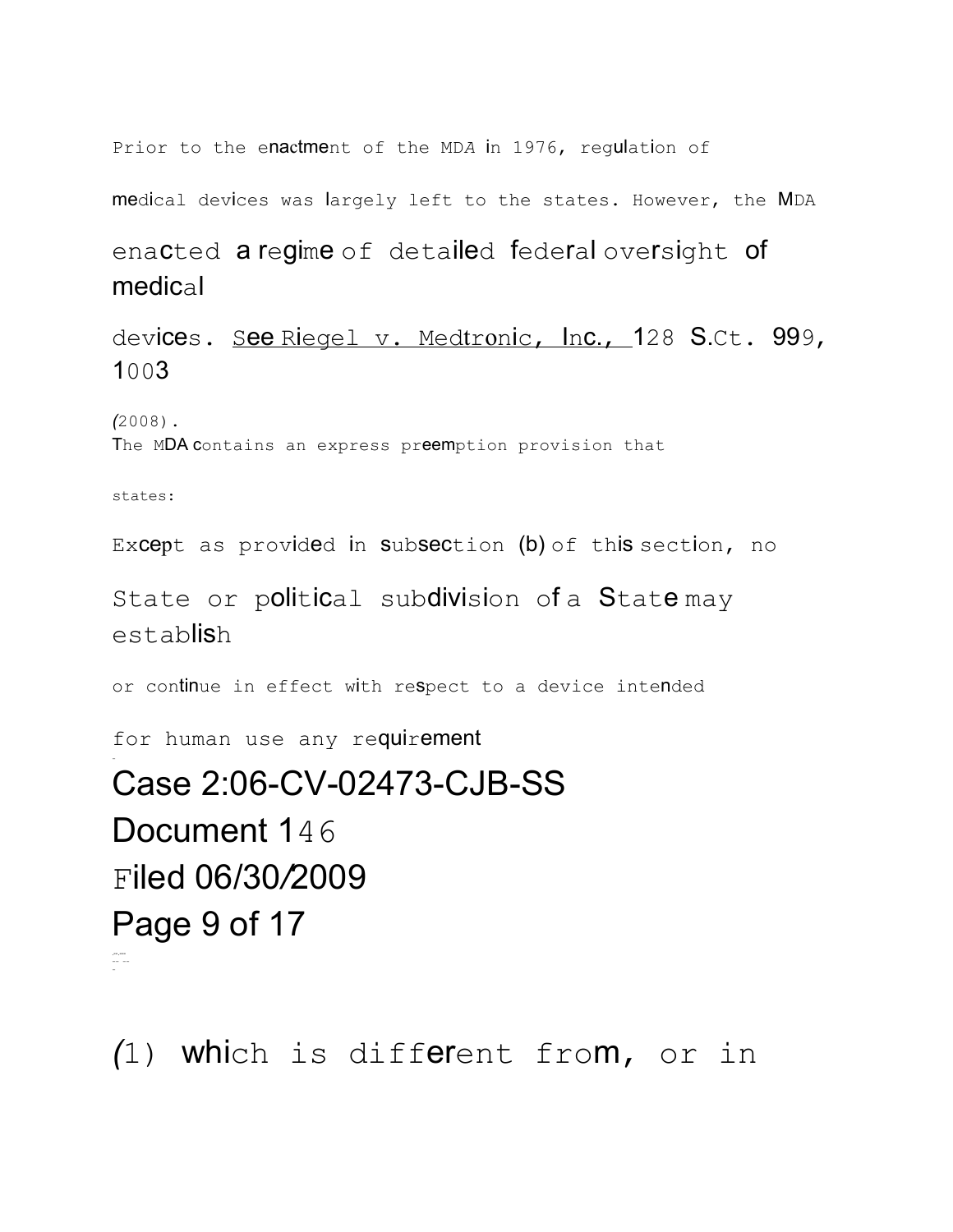# addition to

#### any

requirement applicable under this chapter to the device,

and

(2) which relates to the safety or effectiveness of the

device or to any other matter included in a requirement applicable to the device under this chapter. er.

21 U.S.C. § 360k(a). Subsection (b) referenced above permits the

FDA to exempt some state and local requirements from preemption.

The MDA created a classified regulatory scheme. Three separate

classes of medical devices were created. Class I devices are

subject to the least amount of regulations. Riegel,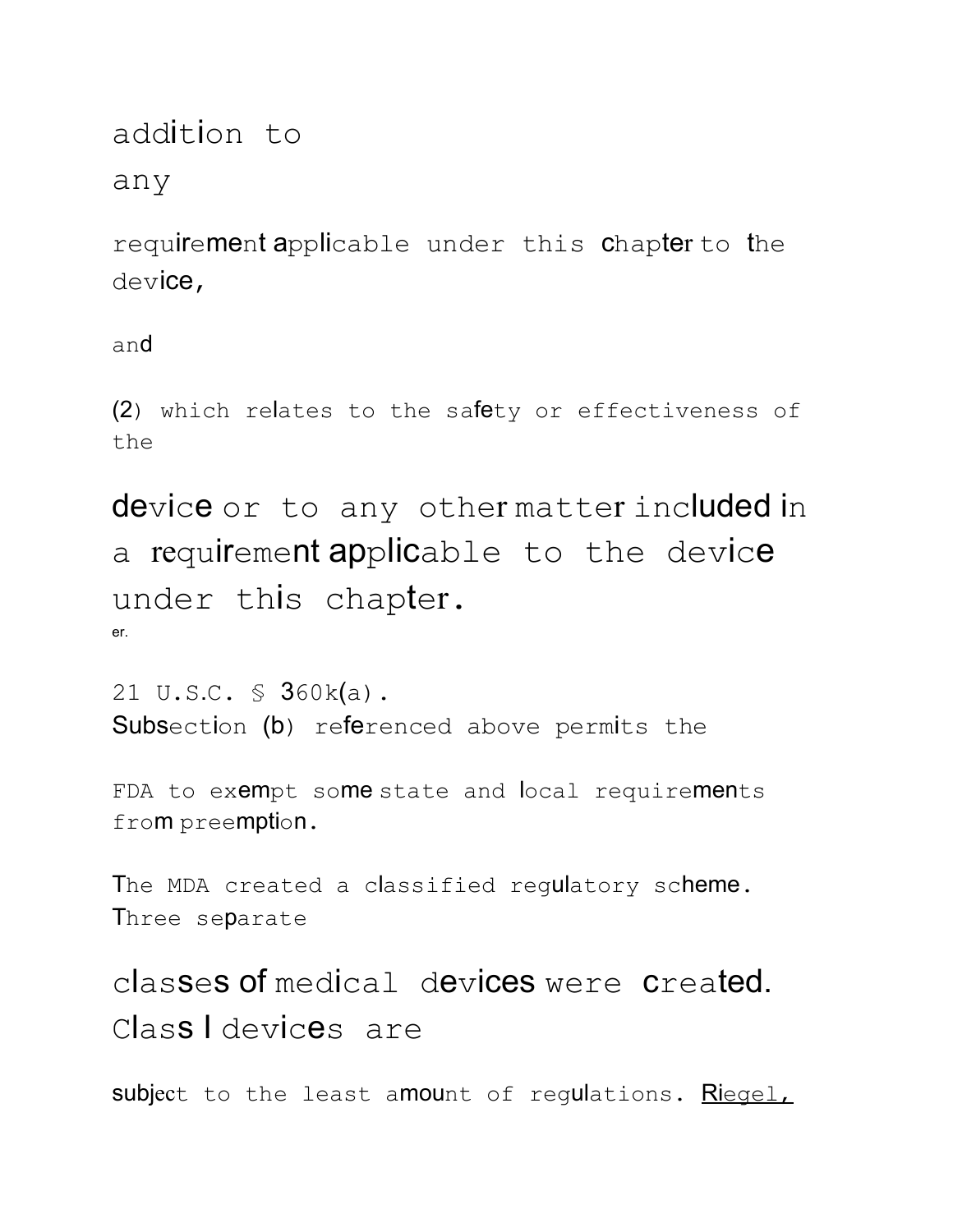128 S.Ct. at

# 1003. Class II devices are subject to additional scrutiny,

including performance standards and postmarket surveillance.  $\mathsf{Id}$ .

Class III devices are subject to the highest level of federal

oversight.

Id. The MDA created a process of premarket approval

```
fCON2ema
```
for class III devices, which requires that new devices must be **submitted to the** FDA for approval. Id. at 1004. The premarket approval process for new Class II devices requires the manufacturer to submit a multivolume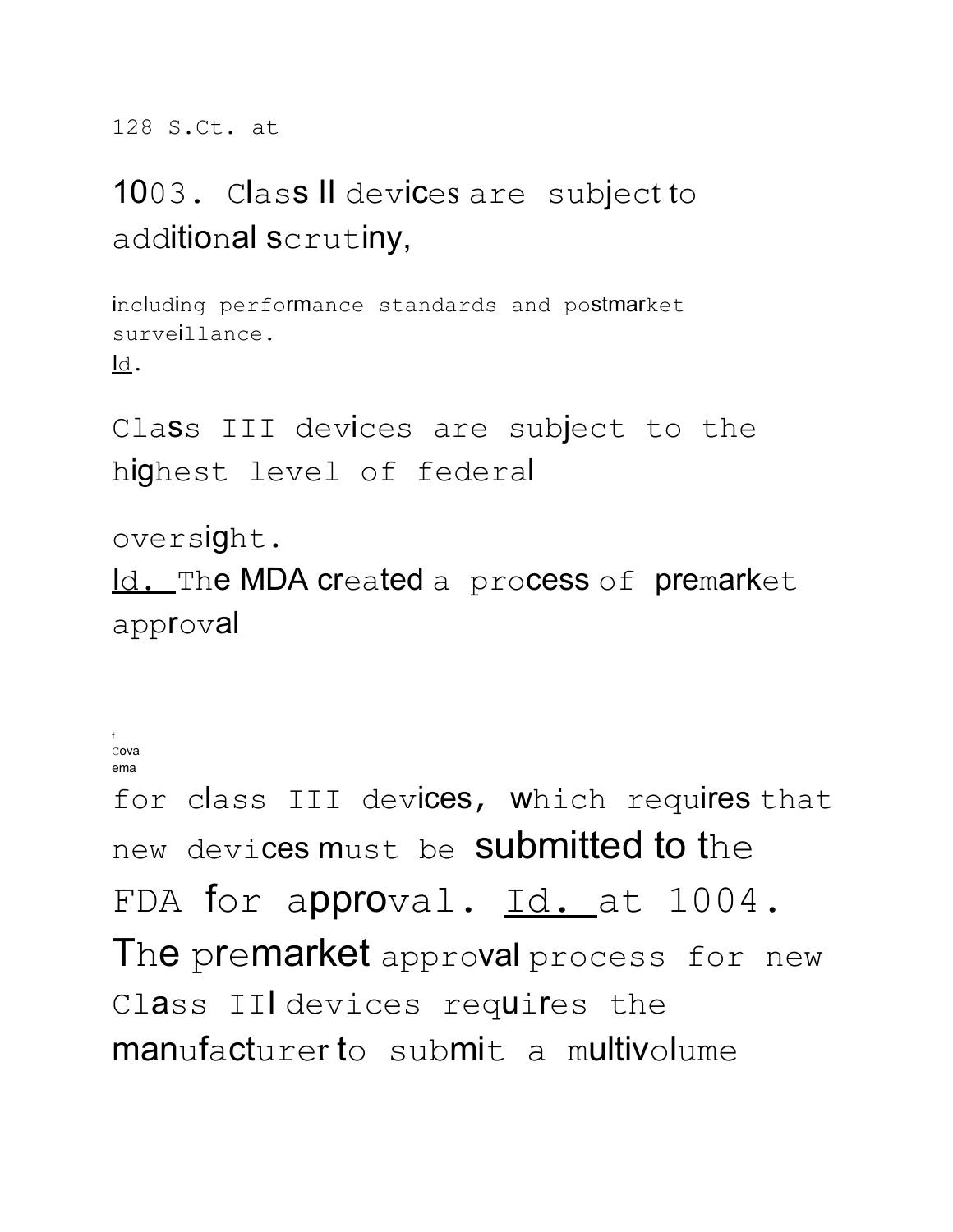## application. ld. This

mar rer a  $m \infty$ 

information includes studies and investigations of the device 's ON

```
safety and effectiveness. Id. The process
includes a review of
```
the device's proposed labeling and instructions. Id. The FDA

determines whether the proposed labeling is false or misleading.

## $\mathsf{Id}$ .

The Supreme Court has described the premarket approval reme lom  $rowa$ Case 2:06-cv-02473-CJB-SS Document 146 Filed 06/30/2009 Page 10 of 17

process for Class III devices as "rigofous."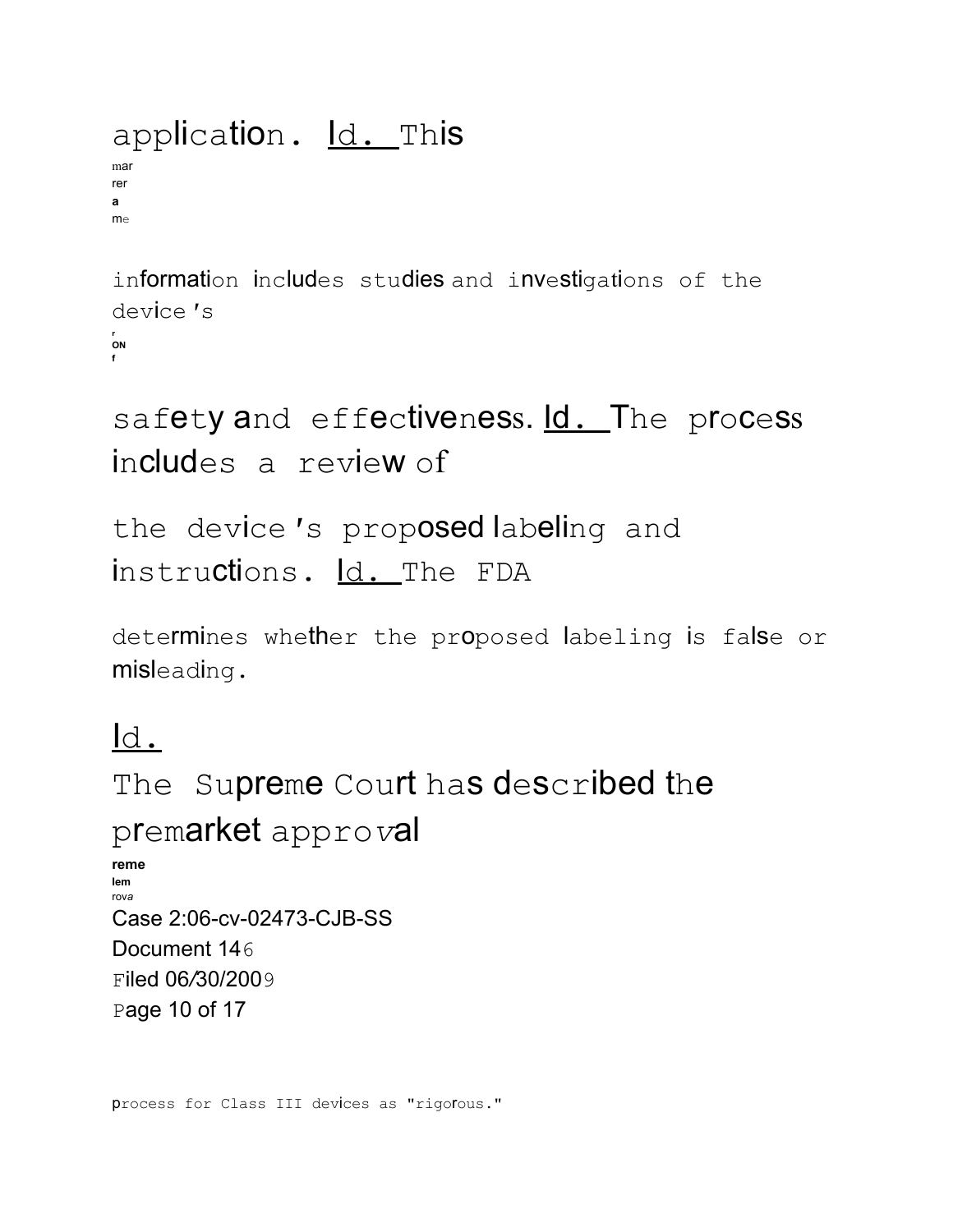Id. Premarket approval is only granted if the FDA finds that there is a "reasonable assurance" of the subject device's "safety and effectiveness." Id. quoting 21 U.S.C. § 360e (d). The FDA is granted discretion to "approve devices that present great risks if they nonetheless offer great benefits in light of available alternatives.*"* Id. "Once a device has received premarket approval, the MDA forbids the manufacturer to make, without FDA permission, changes in design specifications, manufacturing processes, labeling, *o*r any other attribute, that would affect safety or effectiveness.*"* Id. at 1005. It is undisputed that the ACCULINK and ACCUNET systems involved in this case constitute a Class III device under the MDA. The systems along with all supporting documentation, including any IFUS and the Guide were submitted to the FDA as part of the premarket approval process for new devices. ACCULINK and ACCUNET were subject to the highest scrutiny under the MDA.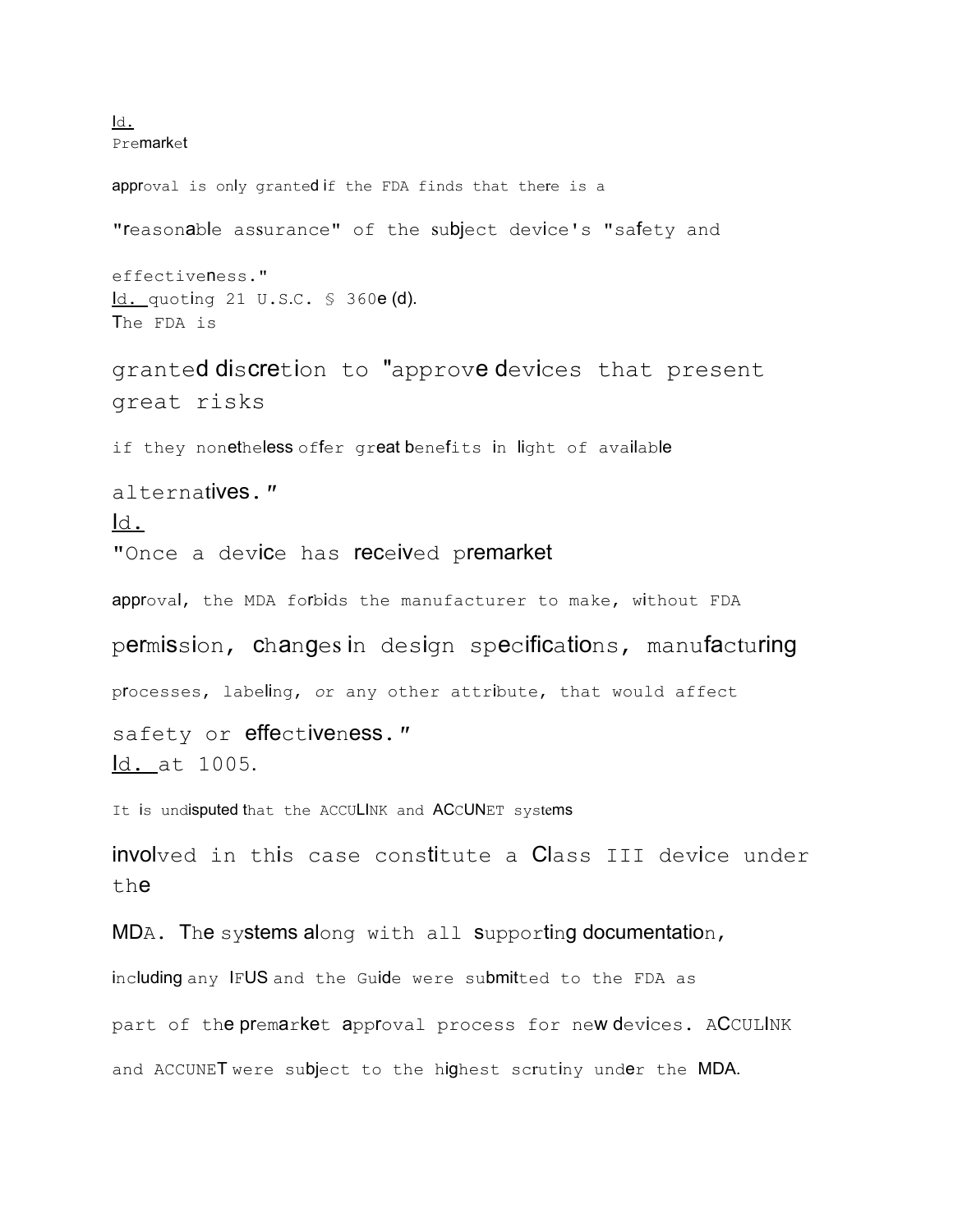The FDA specifically reviewed and approved the IFUs at issue and

the Guide that the plaintiff later read when considering the

#### procedure.

Recently, in the seminal case on this issue, Riegel V.

Medtronic, the Supreme Court laid out a two-prong analysis  $f \circ r$ 

determining whether a plaintiff*'*s state law claims are preempted

by the MDA. First, it must be determined that the federal

## 10 Case 2:06-CV-02473-CJB-SS Document 146 Filed 06/30*/*2009 Page 11 of 17

government has established requirements that are applicable to

the device.

Id. at 1006. If there are federal requirements  $f_{\Omega}r$ 

the device, then a court must next determine whether the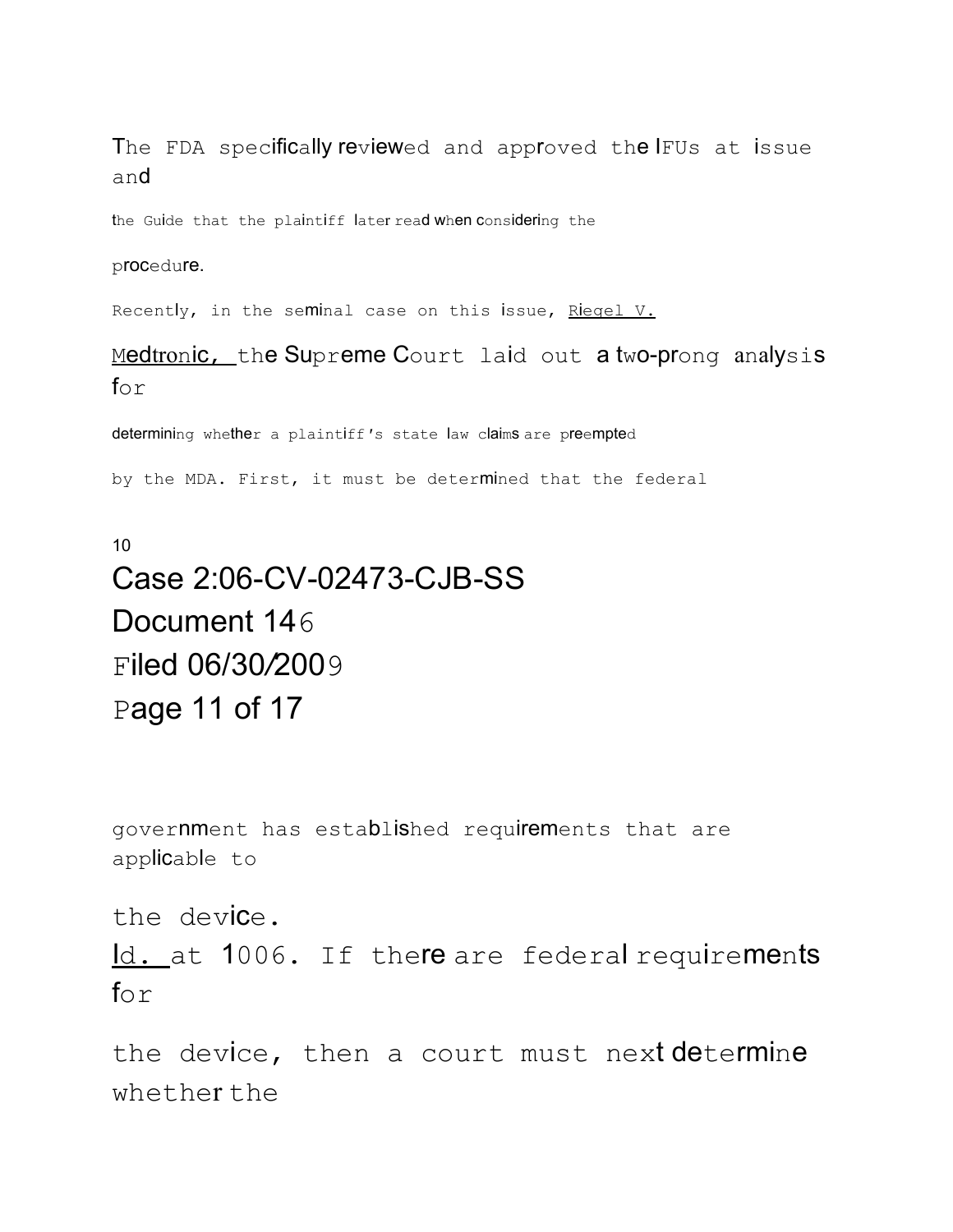plaintiff's state law claim is based on a state requirement with

respect to the device that is "different from or in addition to" the federal requirements, and that relates to the safety and

```
effectiveness of the device. Id. citing 21
U.S.C. § 360k(a).
a
em
e
S
```
The purpose of this analysis is to determine whether the state

requirement is a requirement that is "different from, or in

addition to, any requirement applicable ... to the device"

under federal la*w.*  $Id.$  If the state requirement is different

from or in addition to the federal requirements then such a state

requirement is preempted by the MDA.

In Riegel, the plaintiff filed suit after a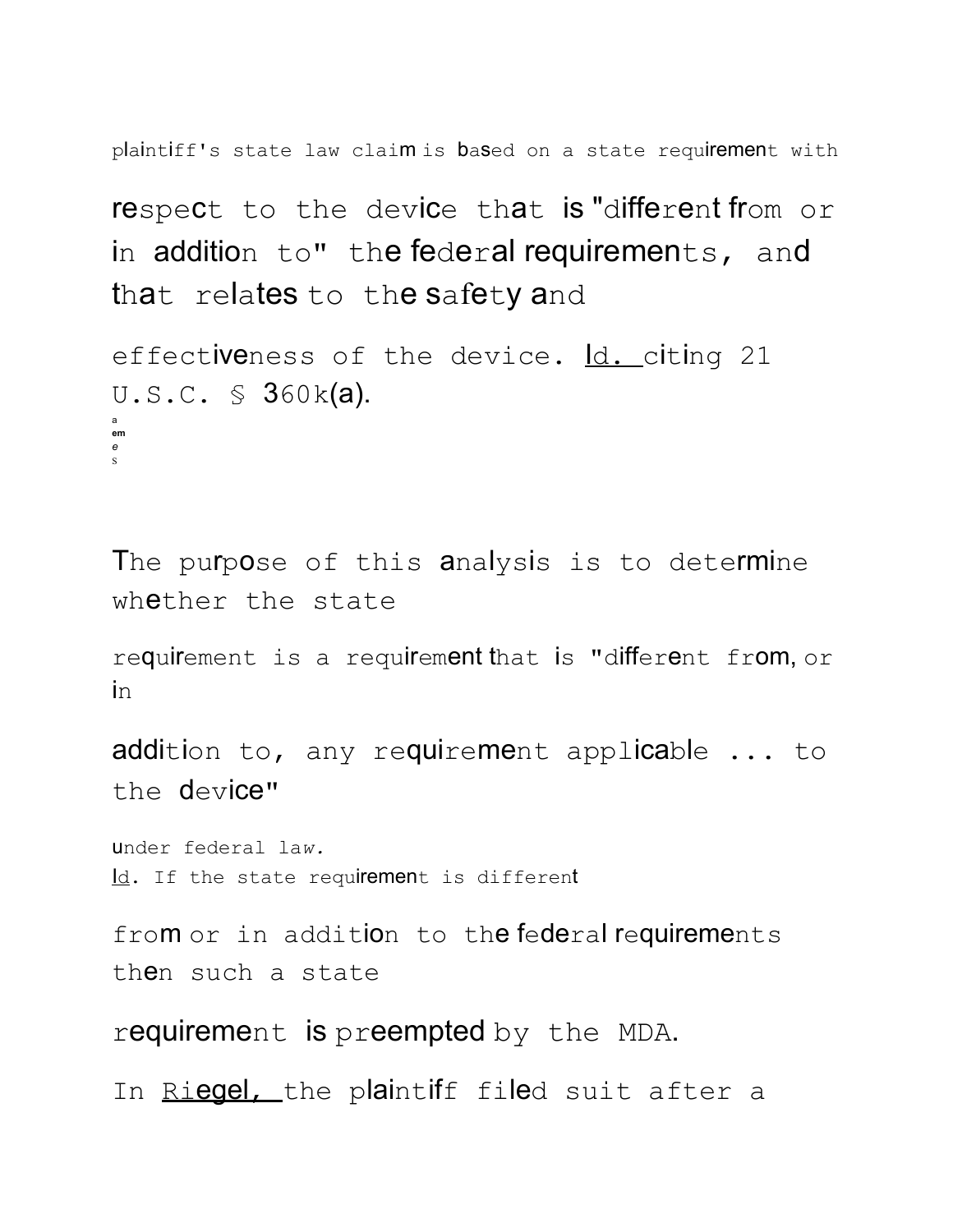Catheter used in  $f$  $\mathfrak{a}$  $\mathbf{L}$ his medical procedure fuptured. ld. at 1005-06. The plaintiff's

suit alleged that the device was designed, labeled, and

manufactured in a manner inconsistent with New York state law.

<u>ld.</u> The Supreme Court affirmed the circuit court and district

court's dismissal of the action based on MDA preemption.

 $CO1$ 

 $\overline{d}$ .

The catheter device at issue was a Class III device that had

undergone the FDA's premarket approval process. Id. In addressing the first prong of the preemption analysis the Court

reasoned that premarket approval "imposes 'requirements' under

the MDA."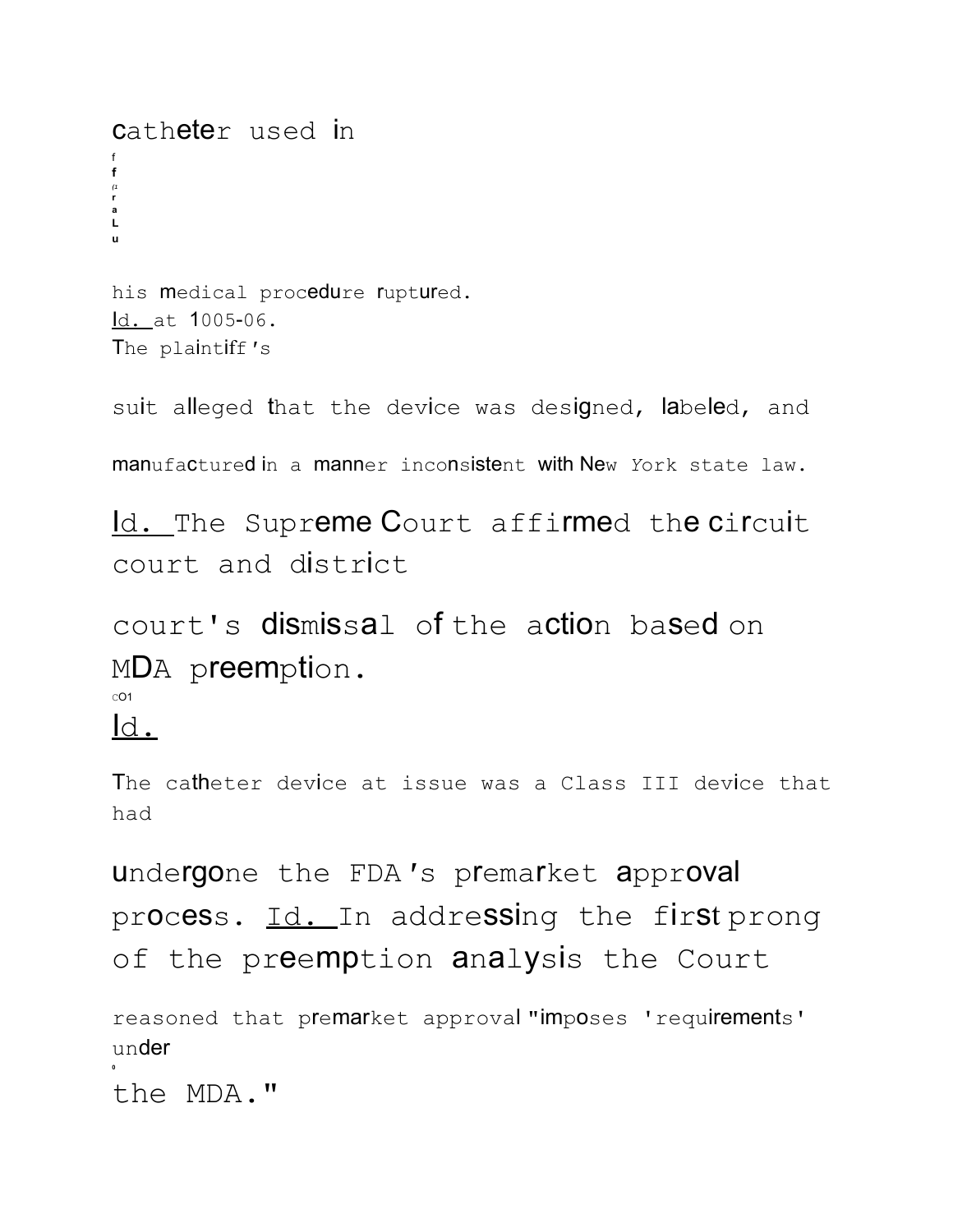#### Id. at 100*7.*

The premarket approval is specific to **rema**

### **11** Case 2:06-CV-02473-CJB-SS Document 146 Filed 06/30/2009 Page 12 of 17

that individual device. Id. The premarket approval process does not Constitute an exemption from federal safety review, instead the premarket process is the federal safety review. Id. The premarket approval process itself establishes federal requirements for a device, so any device that has been approved by that process will satisfy the first prong of the preemption analysis. Id. The Supreme Court then went on to discuss the second prong of the preemption analysis. In the Riegel case the

plaintiff had based his claims on state common-la*w* duties. The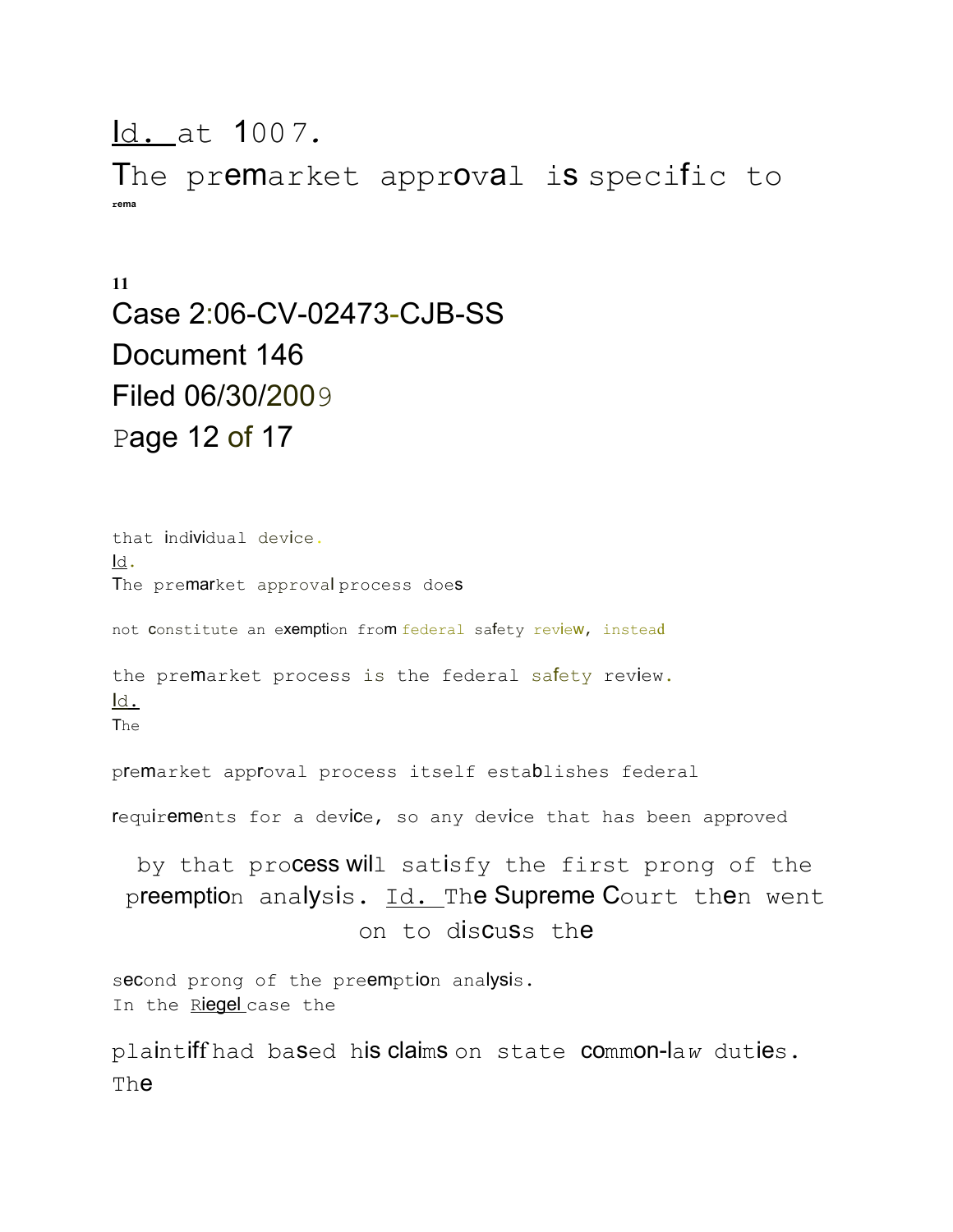Court equated state common-law duties with state "requirements"

and determined that "[a]bsent other indication, reference to a

State's 'requirements' includes its common-law duties." ld. at

 $1008.$ 

Such state "requirements" the Court held were preempted

When applied to a specific medical device that has undergone premarket approval. Id. at 1007-08. Additionally, the Court reaffirmed its holding in Lohr, 518 U.S. at 512, that common-law

causes of action for negligence and strict liability impose state

"requirements" and are preempted when applied to a specific

 $medical$  device.

Id. at 1007.

Finally, Justice Scalia, writing

for the majority, addressed Justice Ginsberg's concern in dissent

ັ<br>SS wa

that it is "'difficult to believe that Congress would, without comment, remove all means of judicial recourse' for consumers

```
injured by FDA-approved devices."
ld. at 1009.
Justice Scalia
```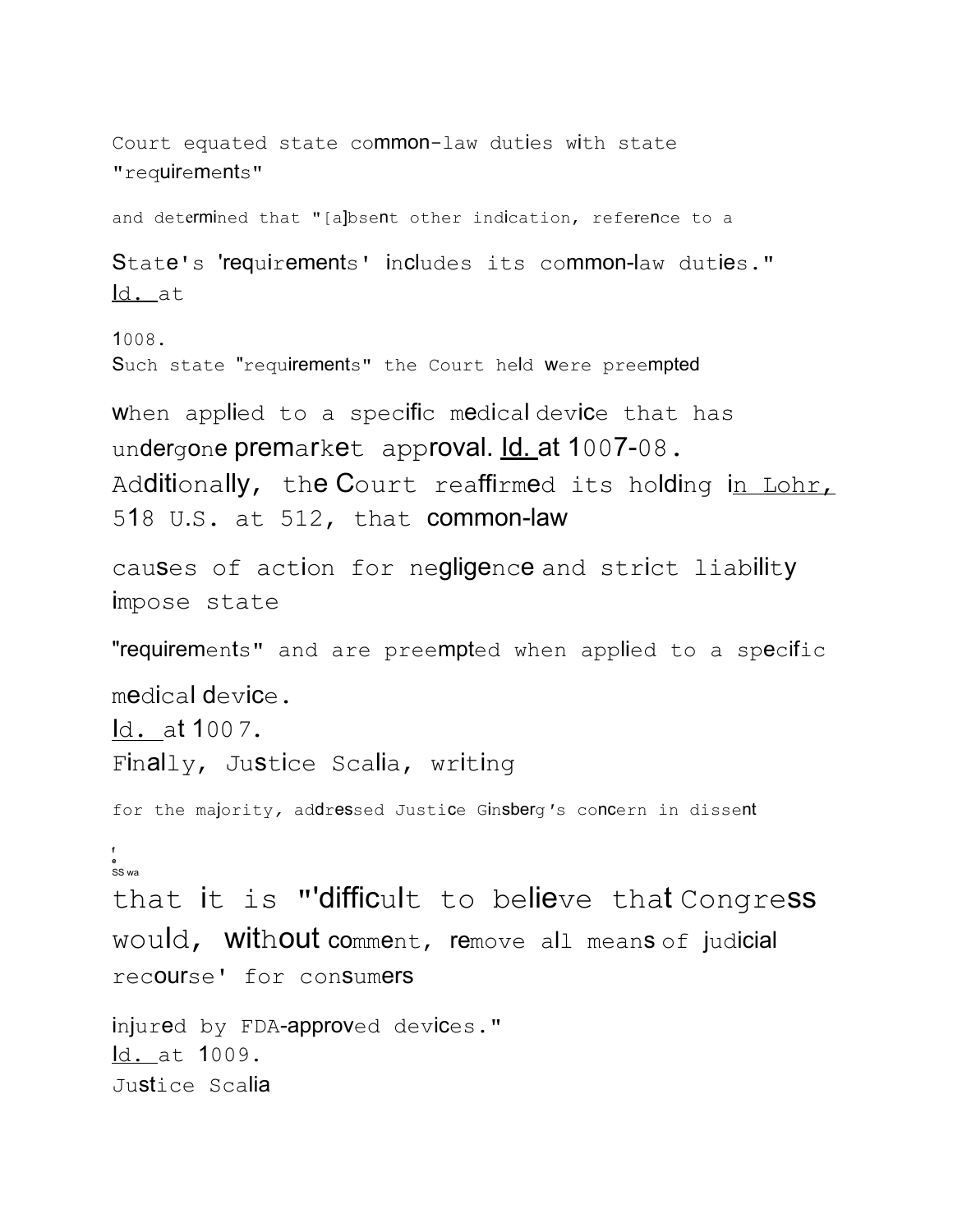# confirmed that this removal of all judicial recourse "is exactly Case 2:06-CV-02473-CJB-SS Document 146 Filed 06/30/2009 Page 13 of 17

what a pre-emption clause for medical devices does by its terms."

#### Id.

The Court's analysis along with this statement signify the

# breadth of MDA preemption post-Riegel.

Applying the two-prong preemption analysis to the present

case the Court is compelled to conclude that the plaintiff's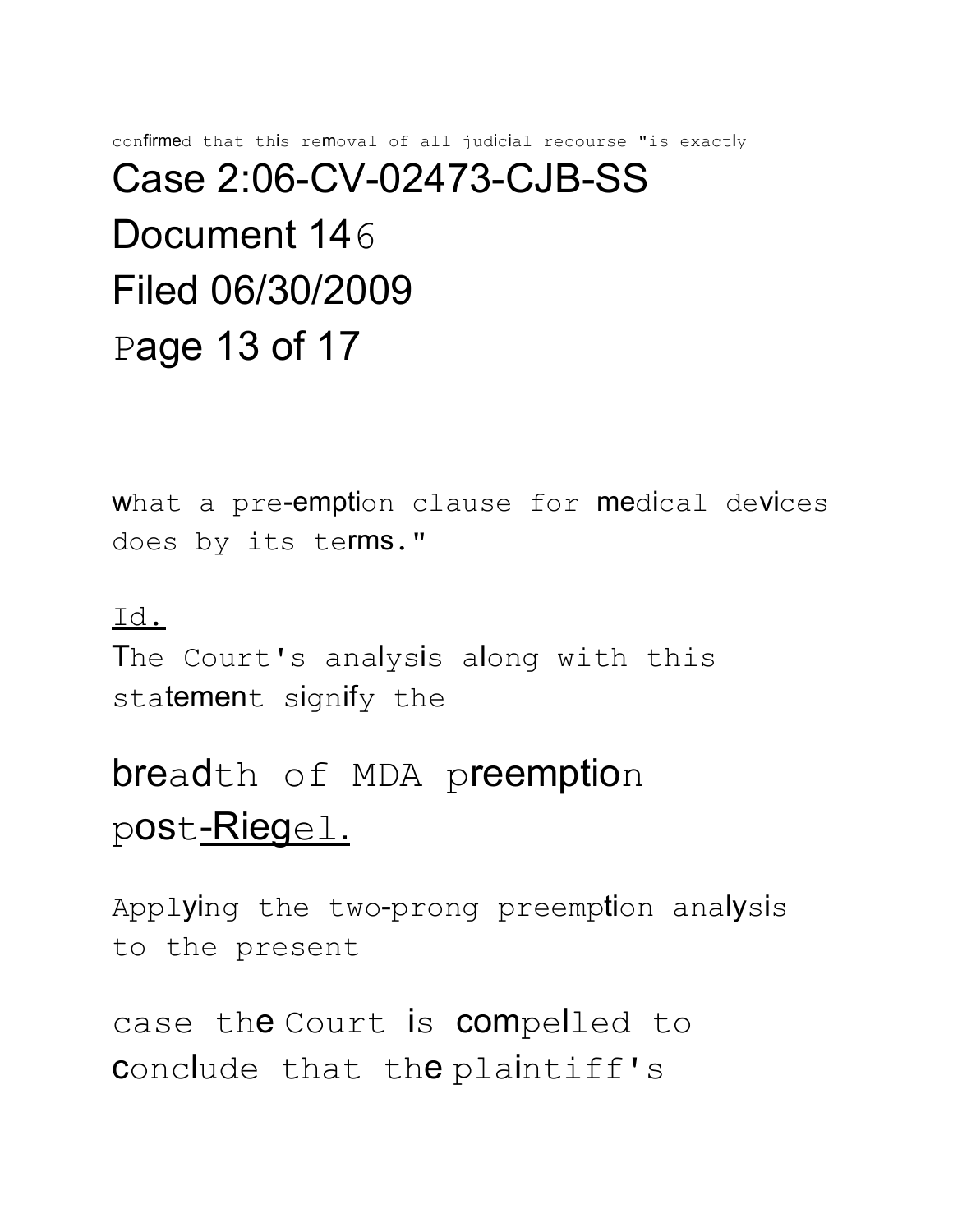```
claim is preempted. First, there
can be no argument that the
S
re
ca
\Omegaa
```
device at issue *w*as subject to the premarket approval process and

```
the federal government established
requirements for the device
```

```
through that process. The specific
Guide that forms the basis of
```

```
the plaintiff's remaining claim was
approved by the FDA as a part
```

```
of the MDA premaket approval
process on August 30, 2004.
This
```
approval set federal requirements for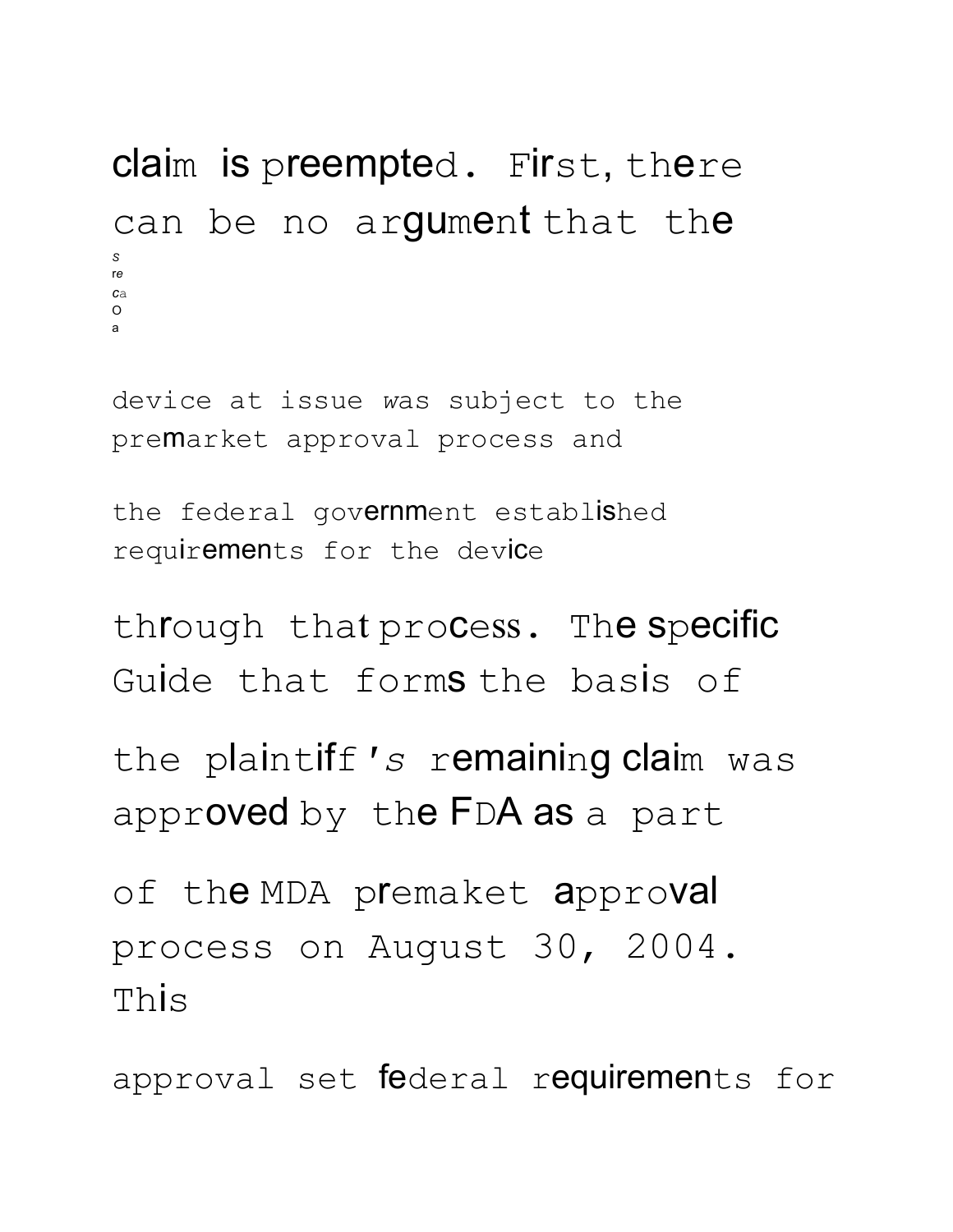the Guide. The analysis

then shifts to the second prong for a determination of whether

the plaintiff's state law claim is based on a state requirement

with respect to the device that is "different from or in addition

to" the federal requirements, and that relates to the safety and

effectiveness of the device. The plaintiff's state law claim in

this case is based on the LPLA. Although Riegel did not directly

address a claim for breach of express warranty the re is no need

for speculation as to whether the LPLA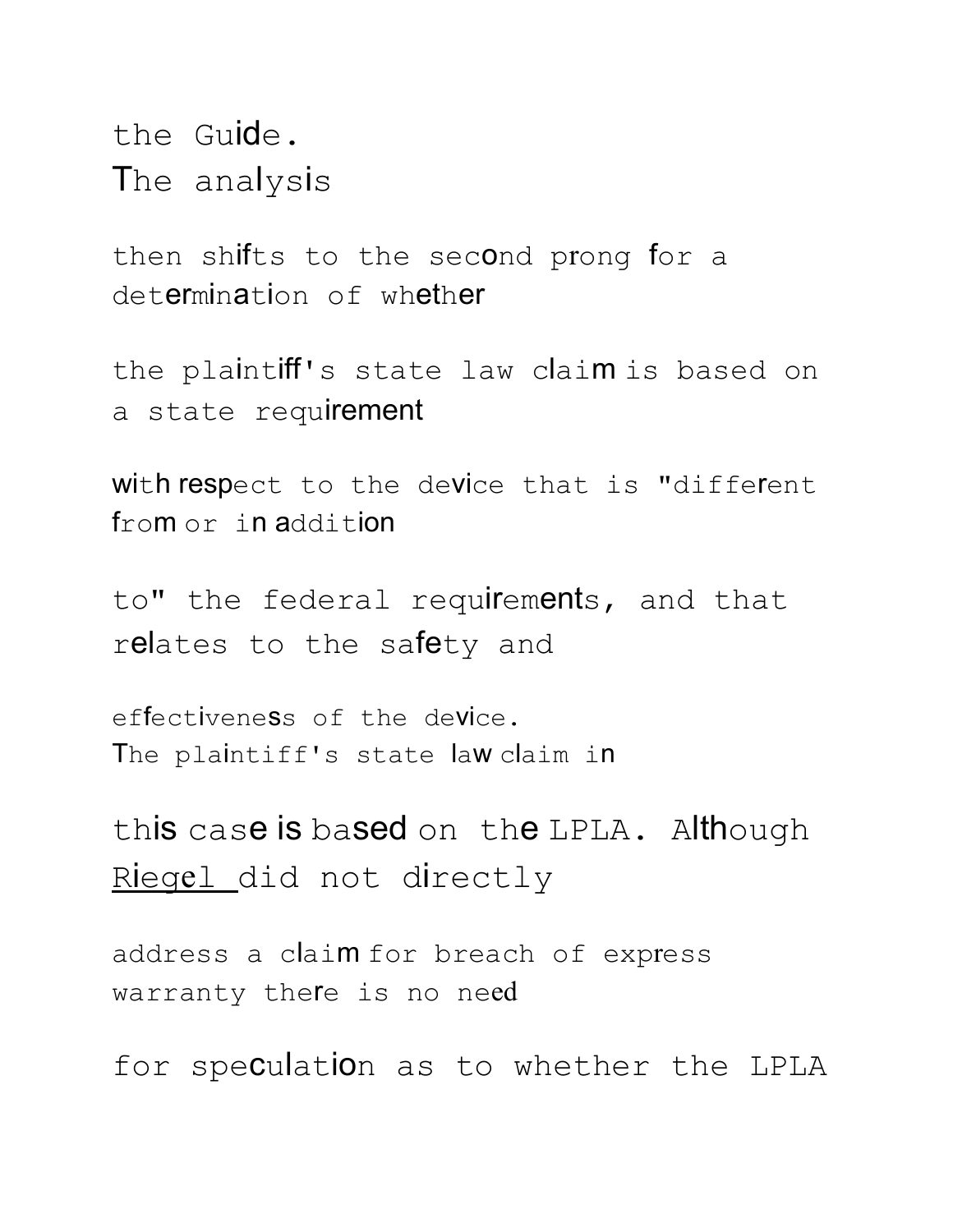### is a state requirement

that is "different from or in addition to the federal

requirements.

In Gomez V. St. Jude Medical Diag Division,  $lnc.$ 

# 442 F.39 919 (5th Cir. 2006), the Fifth Circuit directly

addressed this question. The plaintiff in Gomez brought a me

# 13

Case 2:06-CV-02473-CJB-SS Document 146 Filed 06/30/2009 Page 14 of 17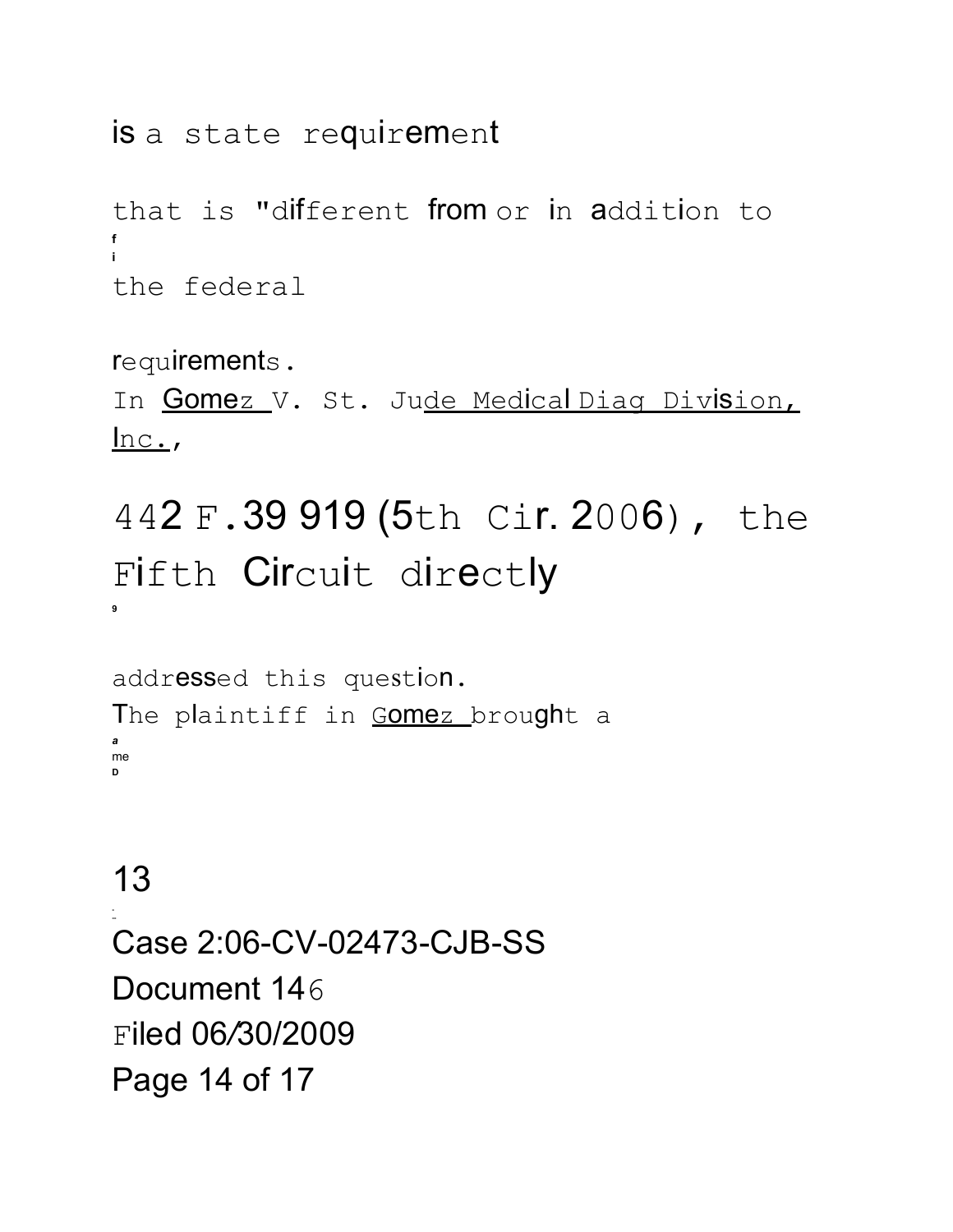products liability suit against the manufacturer of collagen

plugs that were used to close a hole in her artery. Id. at 925

25. Among other claims, the plaintiff alleged that the defendant

had breached an express warranty that arose from an IFU for the

device.

Id. at 931-32.

The device was a Class III device and

the parties agreed that the IFU at issue had been approved by the

FDA as part of the premarket approval process. Id. The

plaintiff's breach of warranty claim in Gomez was based on the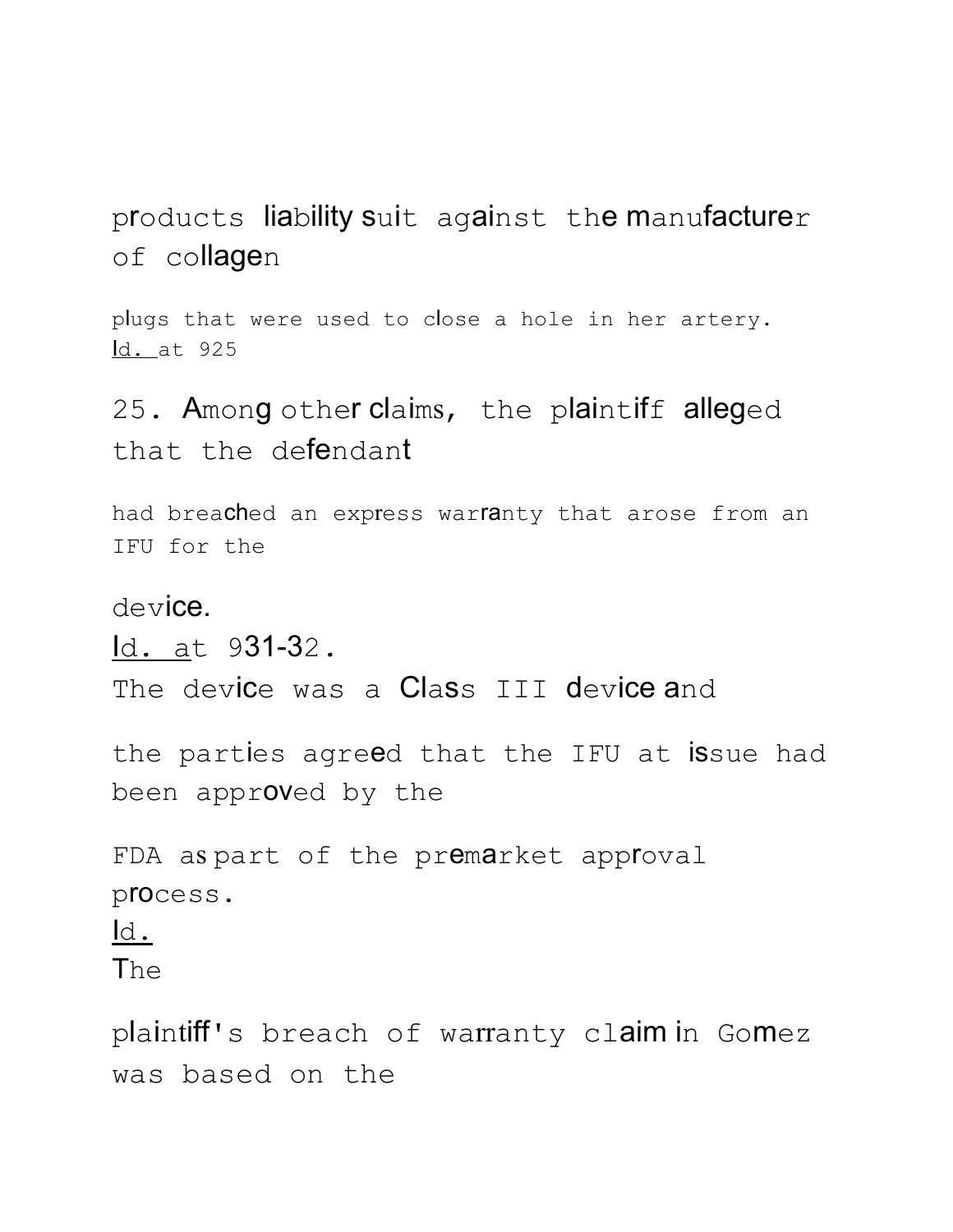exact same statute, Louisiana Revised Statute 9:2800.58, as the

## plaintiff's claim in this case. The Fifth Circuit analyzed the

Louisiana express warfanty statute and concluded that when the

representations at issue are approved by the FDA through the

## premarket approval process "the duties arising under the

Louisiana breach of warranty statute relate to, and are

potentially inconsistent with, the federal regulatory scheme" and

as a result any such claim is preempted. Id. at 932.

The plaintiff cannot escape this controlling authority. The

Guide at issue was approved by the FDA through the premarket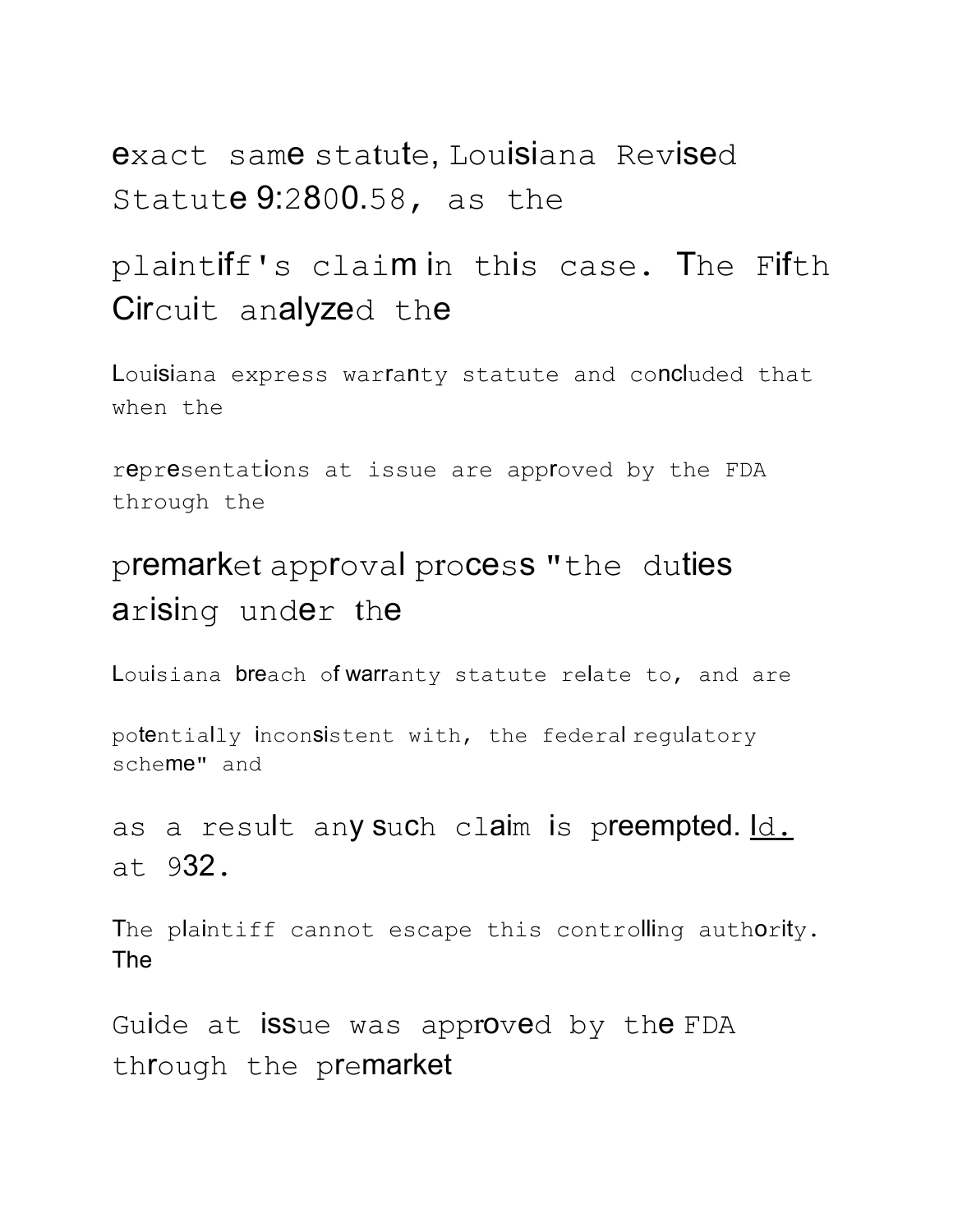```
approval process.
The state law that forms the basis for the
plaintiff's claim creates a state requirement that is
"different
```
from or in addition to" the federal requirement. As a reSult,

the plaintiff's claim is preempted. Furthermore, the plaintiff

cannot avoid preemption based on his argument that there are

inconsistencies between the IFU provided to physicians for the

#### $14$

Case 2:06-CV-02473-CJB-SS Document 146 Filed 06/30/2009 Page 15 of 17

ACCULINK and ACCUNET devices and the Guide that he partially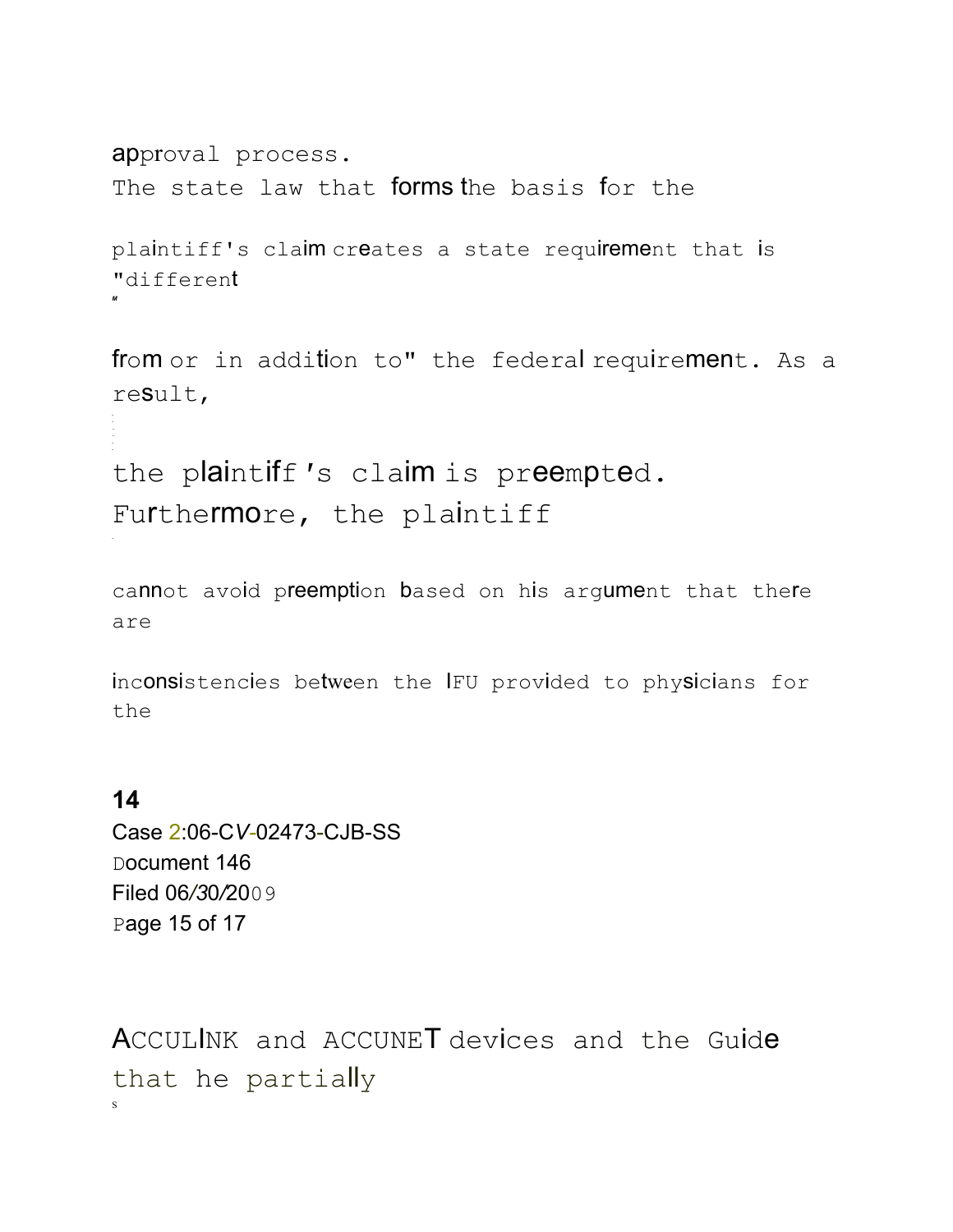read. The plaintiff raises this issue of an alleged discrepancy

in an effort to prove that the Guide that he read was untrue, **f** *O***V***E* **L** *v*as *O*

while the revised IFU and other labeling accurately described the

device's capabilities. Even assuming arquendo that there are

inconsistencies between the IFU and the Guide, the plaintiff's

argument is of no moment. Both the IFU and the Guide were

approved by the FDA as a part of the premarket approval process and thus necessarily comply with federal requirements. The

plaintiff argues that the inconsistency is important because it will enable him to prove that the statements he relied on in the

Guide are untrue. While proving the untruthfulness of the

representations in the Guide might be an essential element of the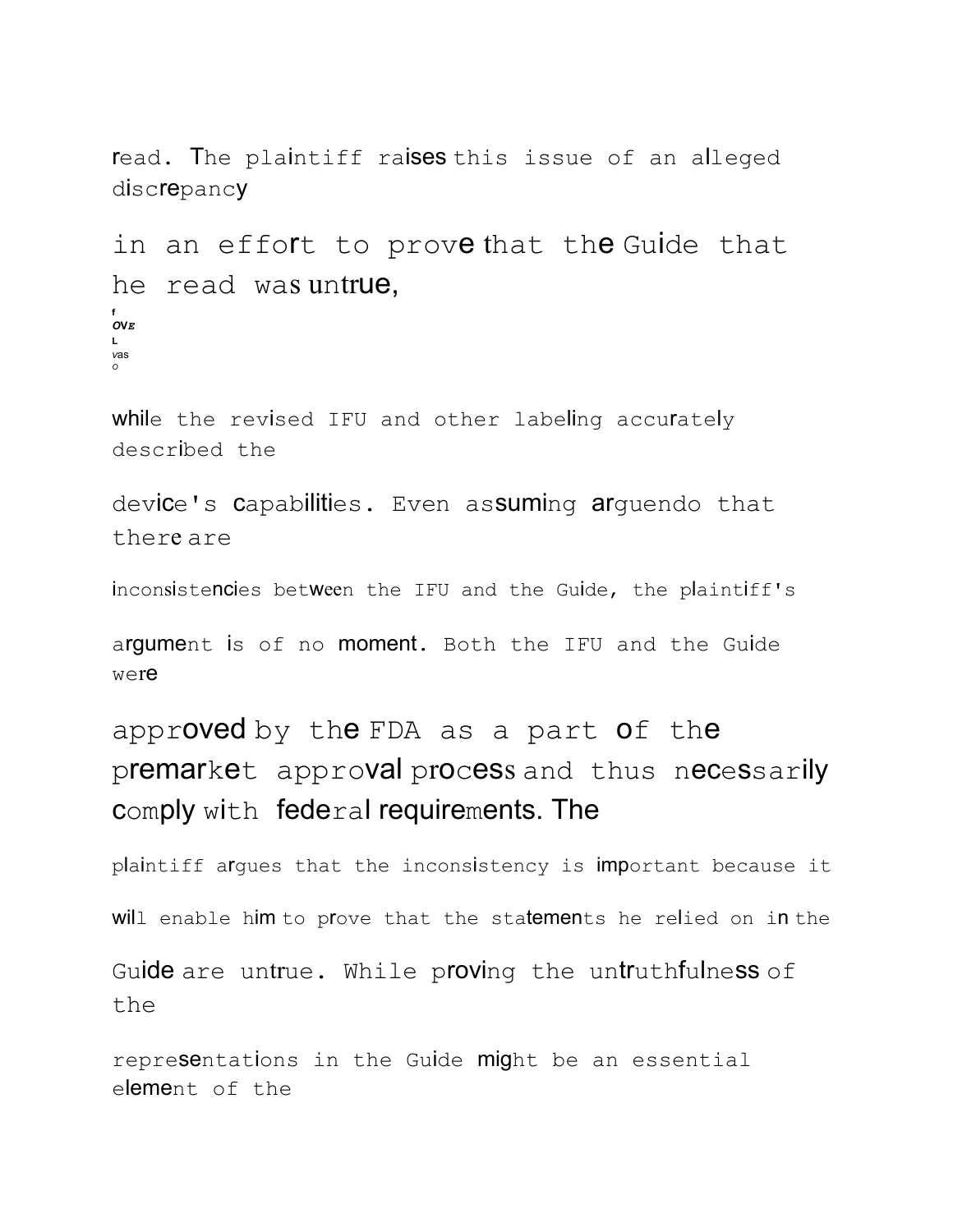```
plaintiff's LPLA claim, it is for the precise
reason that the
```
plaintiff must demonstrate untruthfulness under the LPLA that the

Fifth Circuit has concluded that a breach of express **Warranty** 

claim brought under the LPLA is preempted. Id. The plaintiff's 44

claim for breach of an express warranty must be preempted.

In an attempt to salvage his breach of express warranty

claim, the plaintiff argues that his claim is in fact a parallel

claim that is permitted to escape preemption. "A lawsuit that

simply parallels or enforces the federal regulatory requirements

without 'threatening' or interfering with them is not preempted." Gomez, *4*42 F.3d at 932 (citing Lohr, 518 U.S. at 495). The **Jomez** ܠܛܙ Case 2:06-CV-02473-CJB-SS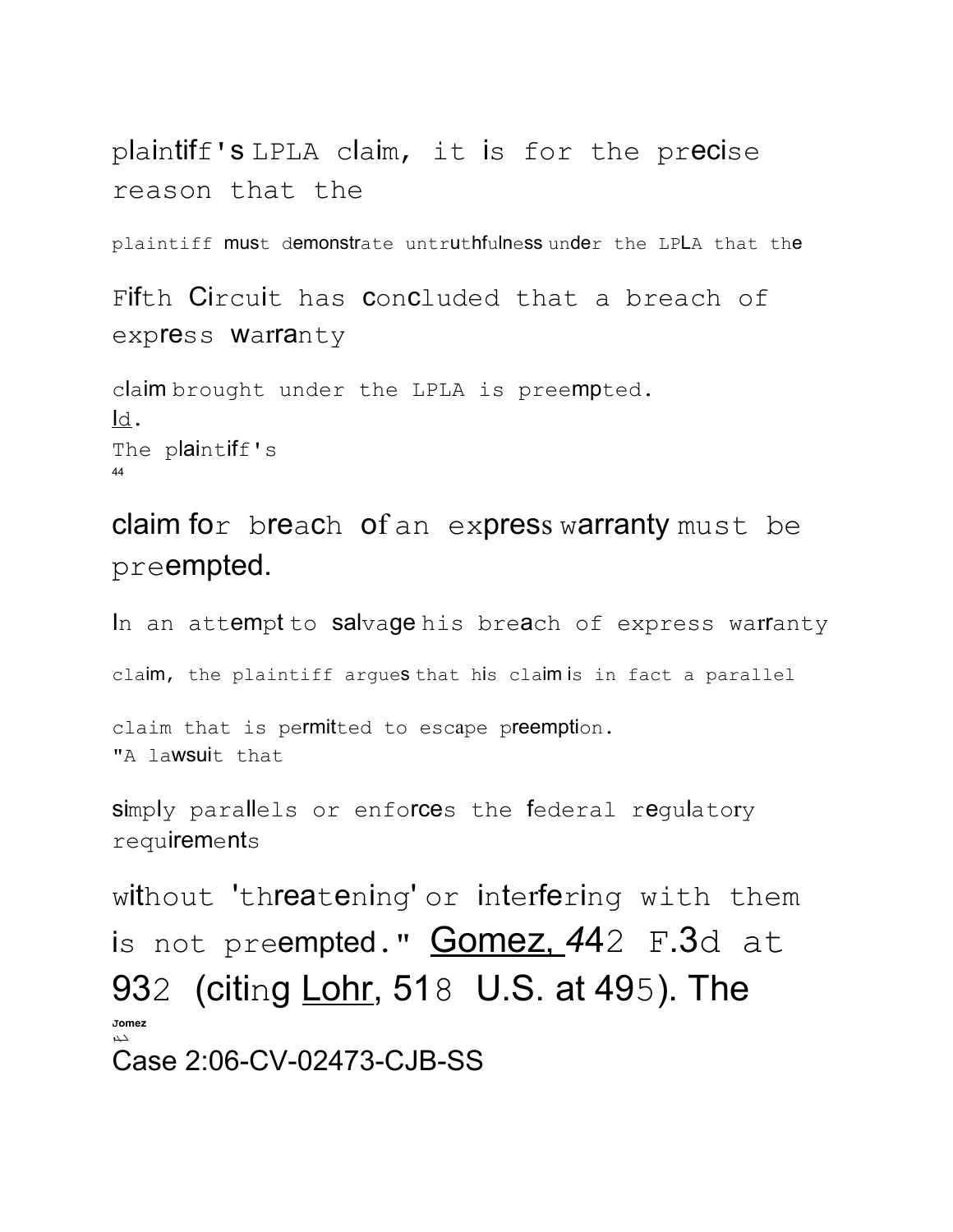### Document 146 Filed 06*/*30*/*2009 Page 16 of 17

plaintiff asserts that in pursuing his breach of express warranty claim he simply seeks to enforce a violation of FDA regulations. The plaintiff argues that FDA regulations require that all

### labeling of a medical device must accurately represent the

**mu**

device*'*s indications for use consistent with statements contained

in the IFU.

See pl.'s Mem. in Opp., Rec. D. 117. Here the

plaintiff contends that the Guide is not consistent with the

statements contained in the IFU and thus he is seeking to enforce

this alleged violation of FDA regulations. However, this

argument cannot save the plaintiff's breach of express warranty

claim. In the **Gomez** case the Fifth Circuit directly addressed the question of whether a claim based on the LPLA could be maintained as a parallel claim. 4*4*2 F.3d at 932. The court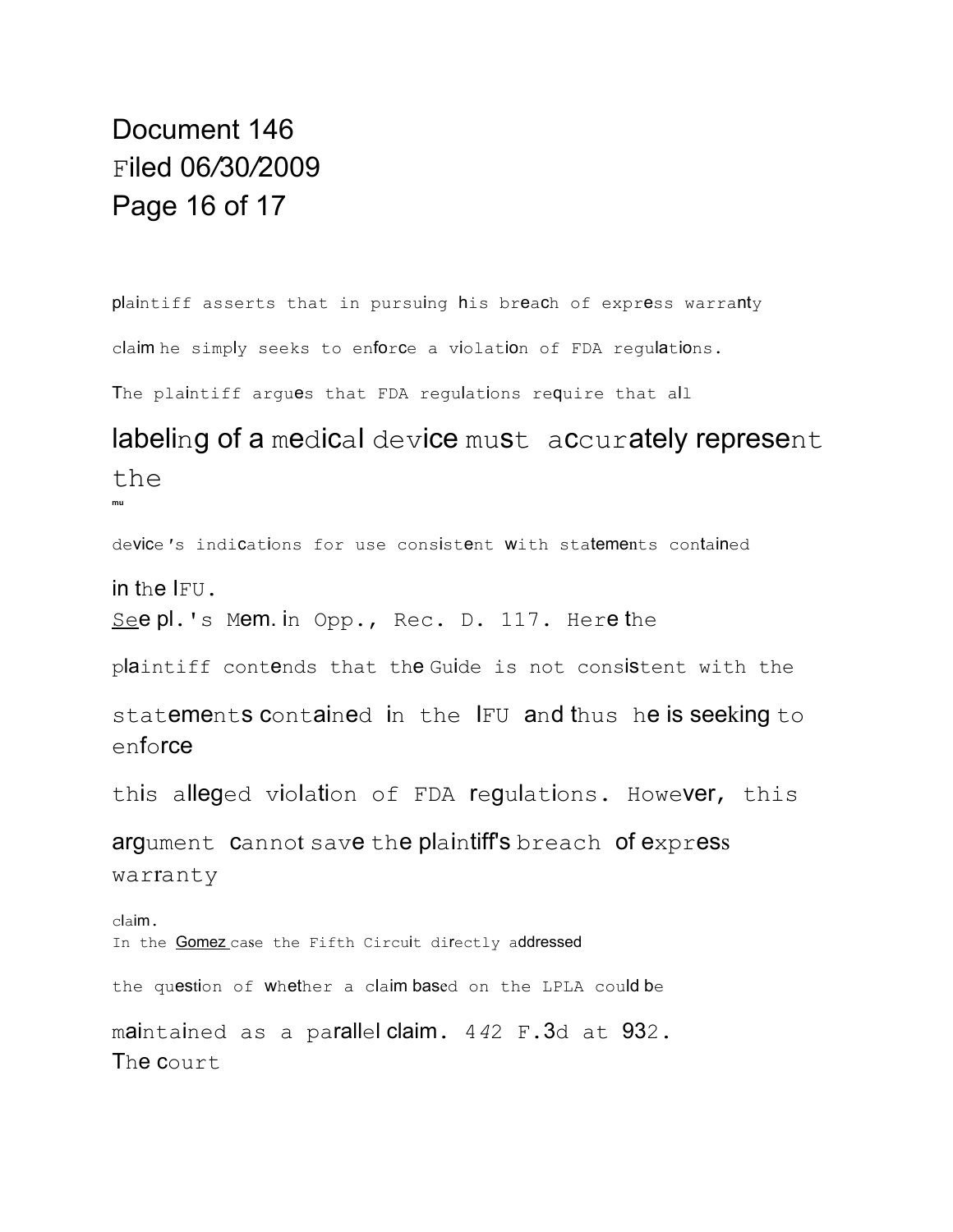#### specifically determined that the LPLA's requirement of a finding

that the subject representation is untrue precluded a claim based

on the LPLA from proceeding as a parallel claim. ld. This

conclusion is necessitated by the express requirements for

liability under the LPLA and the Gomez case cannot be

distinguished by the plaintiff.

The Guide that the plaintiff partially read and relied on in

deciding to undergo the carotid stent procedure was approved by

the FDA as a part of the premarket approval process. The TFUS

for the ACCULINK and ACCUNET systems were also approved by the FDA. The Fifth Circuit has held that the duties arising under

16

# Case 2:06-CV-02473-CJB-SS Document 146 Filed 06/30/2009 Page 17 of 17

the state statute that forms the basis of the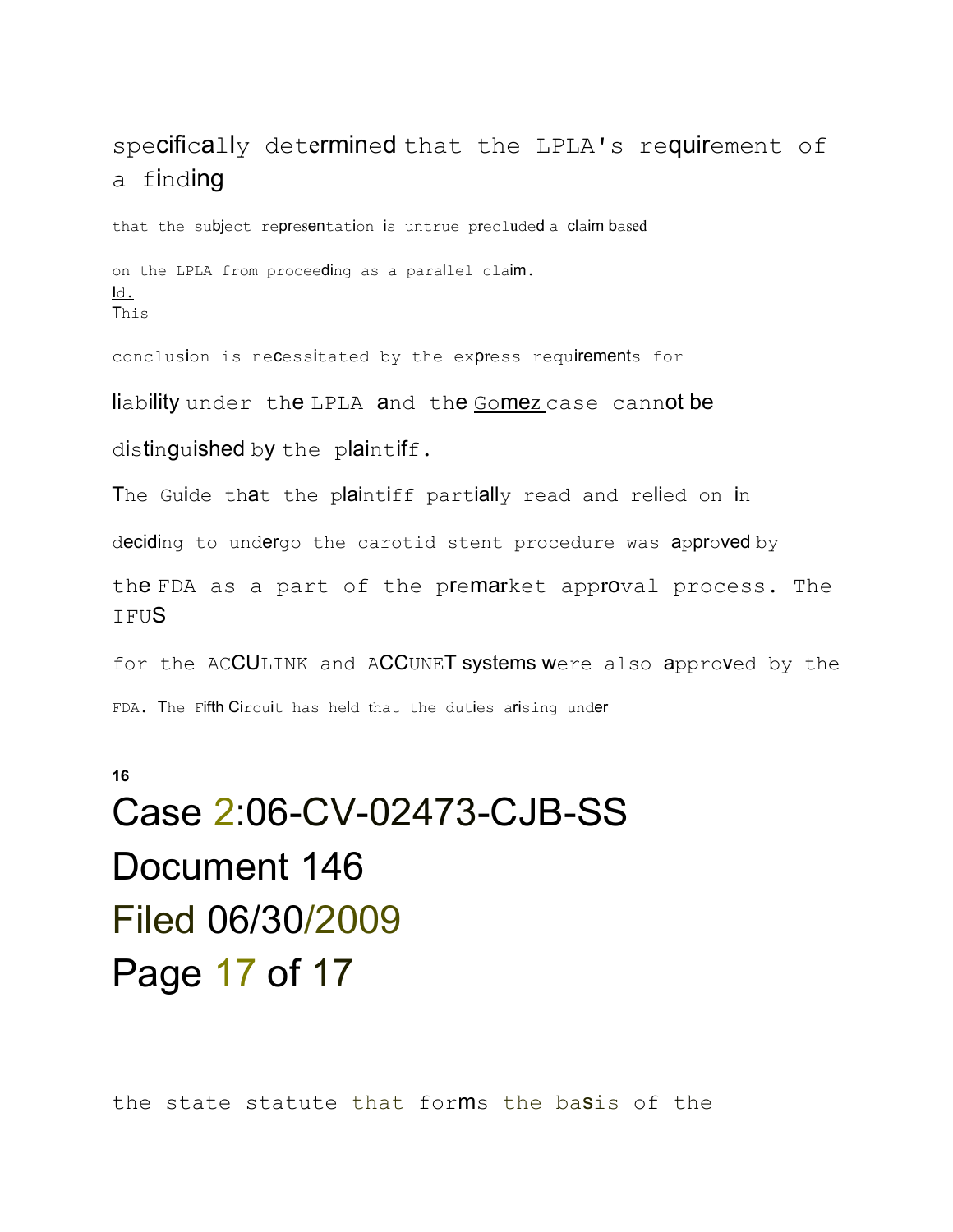plaintiff's claim

"relate to, and are potentially inconsistent with, the federal regulatory scheme." Gomez. 442 F.3d at 932. Thus, the

plaintiff's claim for breach of an express warranty must be *S* **an MUS**

preempted and the plaintiff cannot maintain a parallel claim.

Since the Court finds that the plaintiff's claim is preempted it

f i **4** 4

A

is not necessary to address the defendant's alternative argument

that the Guide did not in fact create an express warfanty.

Accordingly,

**IT IS ORDERED** that the defendant's **Motion for Summary**

**Judgment (Rec. D**oc. 109) is hereby **GRANTED**

New Orleans, Louisiana, this 30th day of